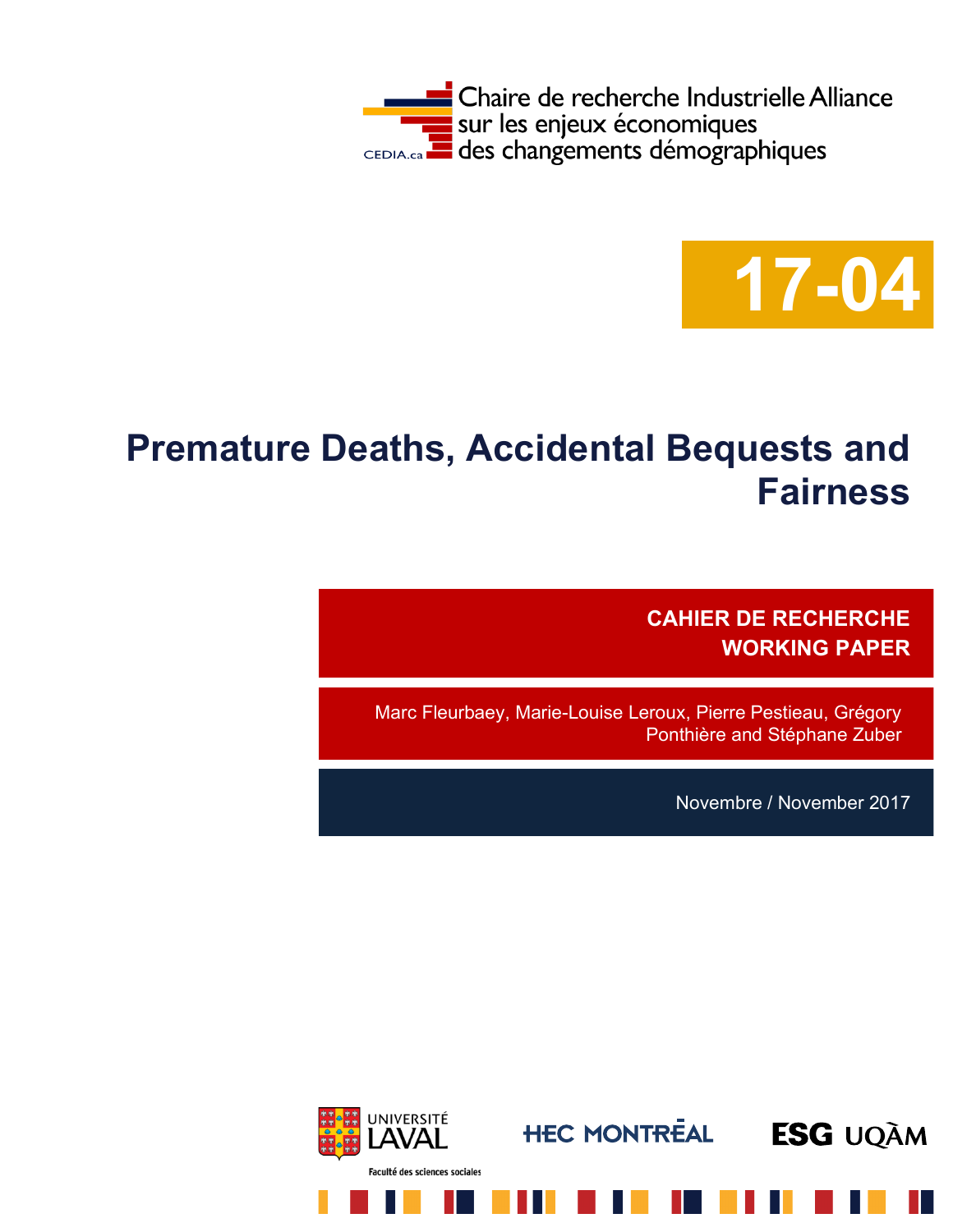La Chaire de recherche Industrielle Alliance sur les enjeux économiques des changements démographiques est une chaire multi-institutionnelle qui s'appuie sur un partenariat avec les organisations suivantes :

**- Centre interuniversitaire de recherche en analyse des organisations (CIRANO) - iA Groupe financier - Retraite Québec**

> Les opinions et analyses contenues dans les cahiers de recherche de la Chaire ne peuvent en aucun cas être attribuées aux partenaires ni à la Chaire elle-même et elles n'engagent que leurs auteurs.

Opinions and analyses contained in the Chair's working papers cannot be attributed to the Chair or its partners and are the sole responsibility of the authors.

© 2017 Marc Fleurbaey, Marie-Louise Leroux, Pierre Pestieau, Grégory Ponthière and Stéphane Zuber. Tous droits réservés. All rights reserved. Reproduction partielle permise avec citation du document source, incluant la notice ©. Short sections may be quoted without explicit permission, if full credit, including © notice, is given to the source.

Dépôt légal : Bibliothèque et Archives nationales du Québec et Bibliothèque et Archives Canada, 2017. ISSN 2368-7207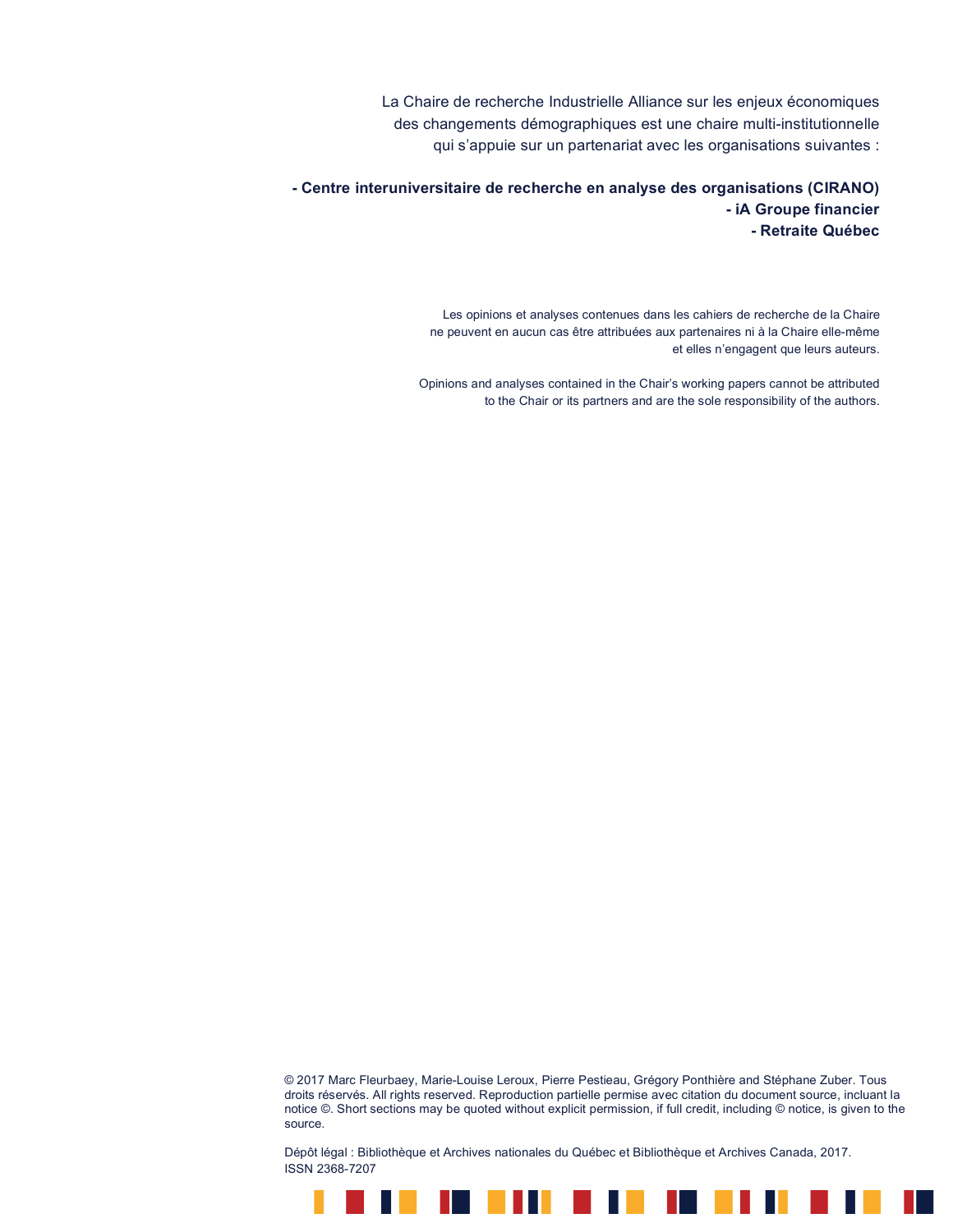## Premature deaths, accidental bequests and fairness<sup>\*</sup>

Marc Fleurbaey<sup>†</sup> Marie-Louise Leroux<sup>‡</sup> Pierre Pestieau<sup>§</sup>

Gregory Ponthiere<sup>¶</sup> Stephane Zuber

November 27, 2017

#### Abstract

While little agreement exists regarding the taxation of bequests in general, there is a widely held view that accidental bequests should be subject to a confiscatory tax. We propose to reexamine the optimal taxation of accidental bequests in an economy where individuals care about what they leave to their offspring in case of premature death. We show that, whereas the conventional 100 % tax view holds under the standard utilitarian social welfare criterion, it does not hold under the ex post egalitarian criterion, which assigns a strong weight to the welfare of unlucky short-lived individuals. From an egalitarian perspective, it is optimal not to tax, but to subsidize accidental bequests. We examine the robustness of those results in a dynamic OLG model of wealth accumulation, and show that, whereas the sign of the optimal tax on accidental bequests depends on the form of the joy of giving motive, it remains true that the 100 % tax view does not hold under the ex post egalitarian criterion.

Keywords: mortality, accidental bequests, optimal taxation, egalitarianism, OLG models.

JEL classification codes: D63, D64, D91, H31, J10.

<sup>\*</sup>The authors thank Jean-François Laslier for his comments on this paper.

<sup>&</sup>lt;sup>†</sup>Princeton University.

 $\overline{z}$ Département des Sciences Economiques, UQAM.

xUniversity of Liege, CORE, Paris School of Economics and CEPR.

<sup>{</sup>University Paris East (ERUDITE), Paris School of Economics and Institut universitaire de France. E-mail: gregory.ponthiere@ens.fr

 $\mathbb{C}NRS$  – Paris School of Economics.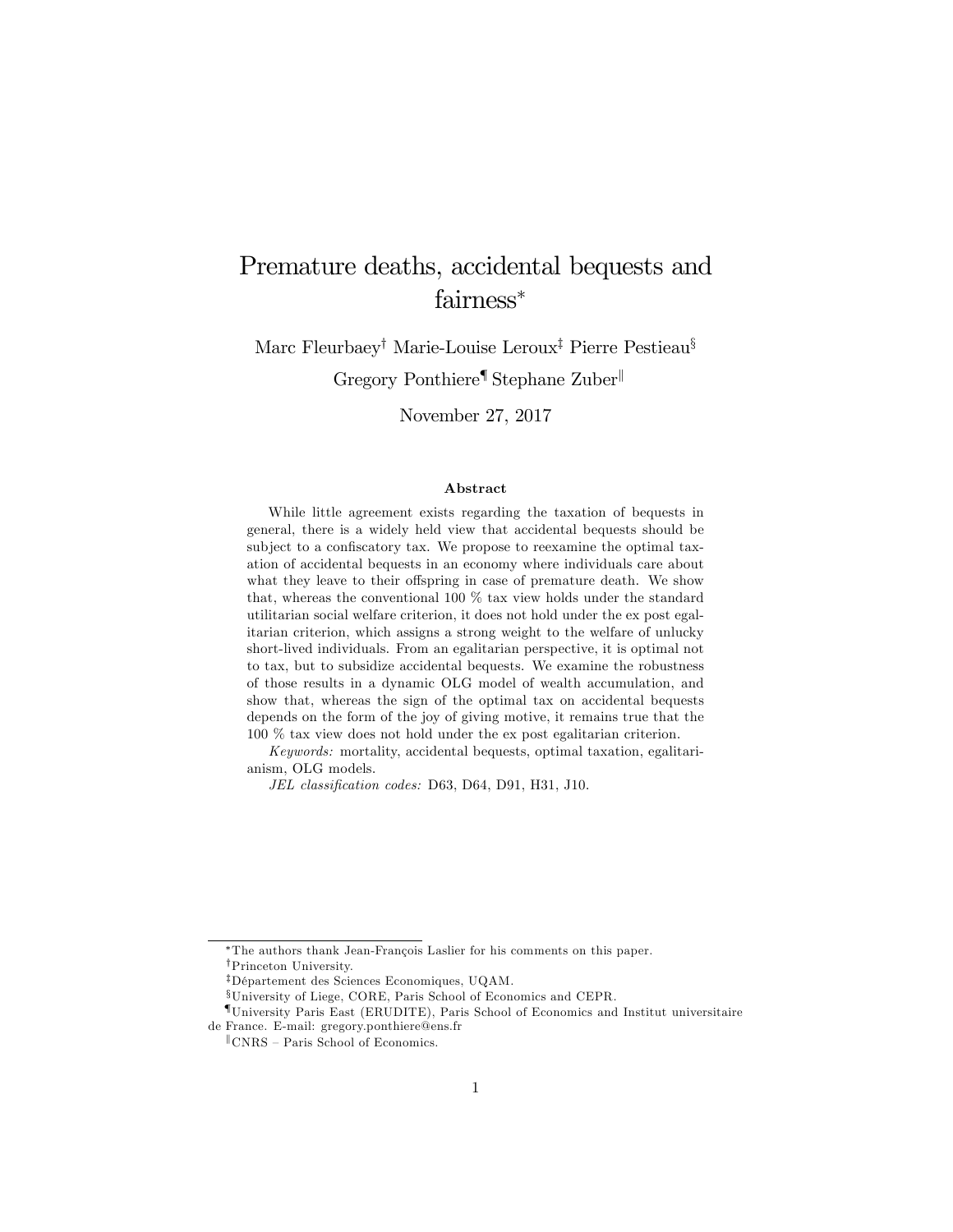### 1 Introduction

The taxation of bequests constitutes one of the most debated topics in public finance. The main reason why little agreement exists on this probably lies in the large number of issues raised by wealth transmission, which involve both the interests of the deceased, of his offsprings, but also the whole distribution of wealth at the society level.

Those difficulties are illustrated by Mill's early works on inheritance taxation. In his Principles of Political Economy (1848), Mill argued that bequests go against the ideal of free competition, since these create an initial - and arbitrary - inequality among competitors. However, according to Mill, when there is a testimony of the deceased, one should respect the deceased's will to give.<sup>1</sup> To reconcile this with the ideal of free competition, Mill's solution consists in imposing an absolute limit on the amount of money that a man may inherit. Doing so, Mill respects the will of the deceased to give, under the constraint of limiting the induced inequalities thanks to the cap on received bequests.

When bequests are purely accidental (in case of early death), the second dimension mentioned by Mill is absent: no will was expressed by the deceased. Hence, in that case, there is a stronger support for a confiscatory tax on bequests. This may explain why the conventional view in public finance is that accidental bequests should be subject to a confiscatory tax (see Kaplow 2007).

To our knowledge, two objections have been raised against that widely held view. First, Blumkin and Sadka  $(2003)$  argue that a non-confiscatory tax on accidental bequests has the desirable consequence of making the demogrant of an optimal linear income tax system effectively non-uniform. It will act as an additional instrument and increase the efficiency of the tax system. Second, Cremer et al. (2012) observe that bequests, when publicly observable, have informational content if they are correlated with relevant characteristics of taxable agents. This content must be incorporated in the design of optimal tax structures. This point challenges the 100  $\%$  tax view on accidental bequests.<sup>2</sup>

In this paper, we raise another objection against the 100 % tax view. That objection relies on the fact that risk about the timing of death generates inequalities not only among the descendants of the deceased (inequalities in bequests), but, also, among the deceased themselves (inequalities in consumption and longevity).<sup>3</sup> We reexamine the optimal taxation of accidental bequests in the context of risky and unequal lifetimes, and we show that, provided (i) individuals have preferences on how lost saving is distributed in case of premature death; (ii) governments care about the deceased's interests in giving; (iii) governments want to equalize realized lifetime well-being across individuals with unequal lifetime, then the 100 % tax view on accidental bequests does not hold.

<sup>&</sup>lt;sup>1</sup>The underlying justification lies in Mill's adherence to the principle of free disposal of one's goods when being alive and even after one's death.

<sup>&</sup>lt;sup>2</sup>Note that this point is general, and applies to all types of bequests.

<sup>&</sup>lt;sup>3</sup>One could also mention inequalities in time spent with other generations in the family (a long life makes it possible for several generations to coexist longer), but we will focus here on the self-centered value of consumption and longevity.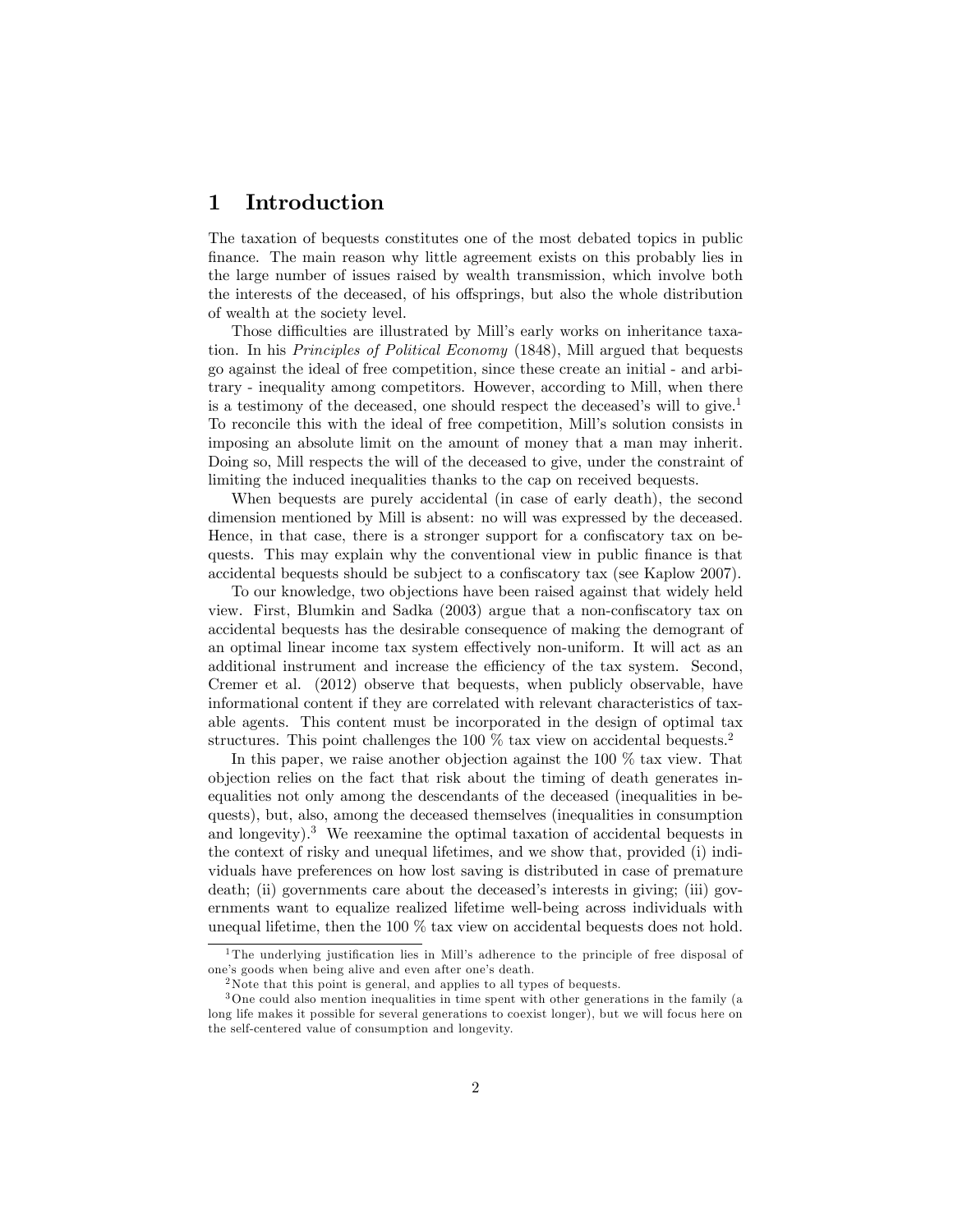Given that assumptions (i) to (iii) play a crucial role in our reassessment of the 100 % tax view on accidental bequests, it is worth explaining the reasons why our analysis departs from the existing literature on those dimensions.

One may argue against assumption (i) that preferences on how lost saving is distributed do not exist, precisely because those bequests are "accidental". However, it should be stressed that, from the perspective of the deceased, it is inaccurate to talk about "accidental bequest".<sup>4</sup> Death is the surest thing that happens to everyone, only its timing is unknown. Therefore any rational agent should have contingent plans about the use of her wealth after her death, at all times during life. The absence of an expressed will does not mean the absence of preferences about how the bequest is distributed. This paper assumes that, in case of (accidental) premature death, individuals benefit from the fact that their lost savings go to their children – following Mill's idea that the deceased have preferences about what happens to their wealth. The idea is not really different from the standard "joy of giving" (Andreoni 1990), even if the latter is generally understood as a joy of giving when being alive. In our model individuals enjoy giving to their offsprings while being alive, but would, in case of premature death, enjoy giving their lost savings to their offspring.

Assuming a joy of giving makes preferences interdependent, which raises deep questions at the normative level. This leads us to point (ii). Should such interdependent preferences be taken into account in a social planning problem? Two opposite answers can be found in public economics (see Boadway 2012). On the one hand, some authors, such as Hammond (1987) and Mirrlees (2007, 2011), argue that joy of giving utility should not enter the social welfare function, because it would lead to double counting. On the other hand, other authors, such as Kaplow (1995, 2008), argue that, from a purely welfarist perspective, all aspects of individual preferences deserve to be taken into account when defining social welfare.<sup>5</sup> In this paper, we adopt the latter, purely welfarist, approach as a benchmark, and regard the deceased's interest in giving as one aspect of his preferences that should be taken into account in the social planning problem.

This paper departs also from the literature on accidental bequests taxation regarding the social welfare criterion used (assumption (iii)). Whereas the existing literature relies generally on the utilitarian criterion, we consider also another social welfare criterion, i.e. the ex post egalitarian criterion, which gives more weight to the unlucky short-lived individuals. The reason why we consider an alternative criterion is that the standard utilitarian criterion is inappropriate when considering inequalities in the duration of life, since it leads to counterintuitive redistribution from short-lived towards long-lived persons.<sup>6</sup> This is problematic, since a large part of longevity differentials is not under

<sup>4</sup> In this paper, we will follow the literature and use the term "accidental bequests", in the sense of a bequest that arises only because of the premature death of the donor, but that would not have occurred provided the donor had enjoyed a longer life.

<sup>&</sup>lt;sup>5</sup> That perspective was also adopted in recent papers, such as Farhi and Werning (2013).

<sup>&</sup>lt;sup>6</sup>Indeed, given that short-lived individuals have, due to the concavity of temporal utility, a lower capacity to convert resources into well-being than long-lived agents, the short-lived are usually penalized by a utilitarian planner, against any intuition of compensation. On this, see Fleurbaey et al (2014).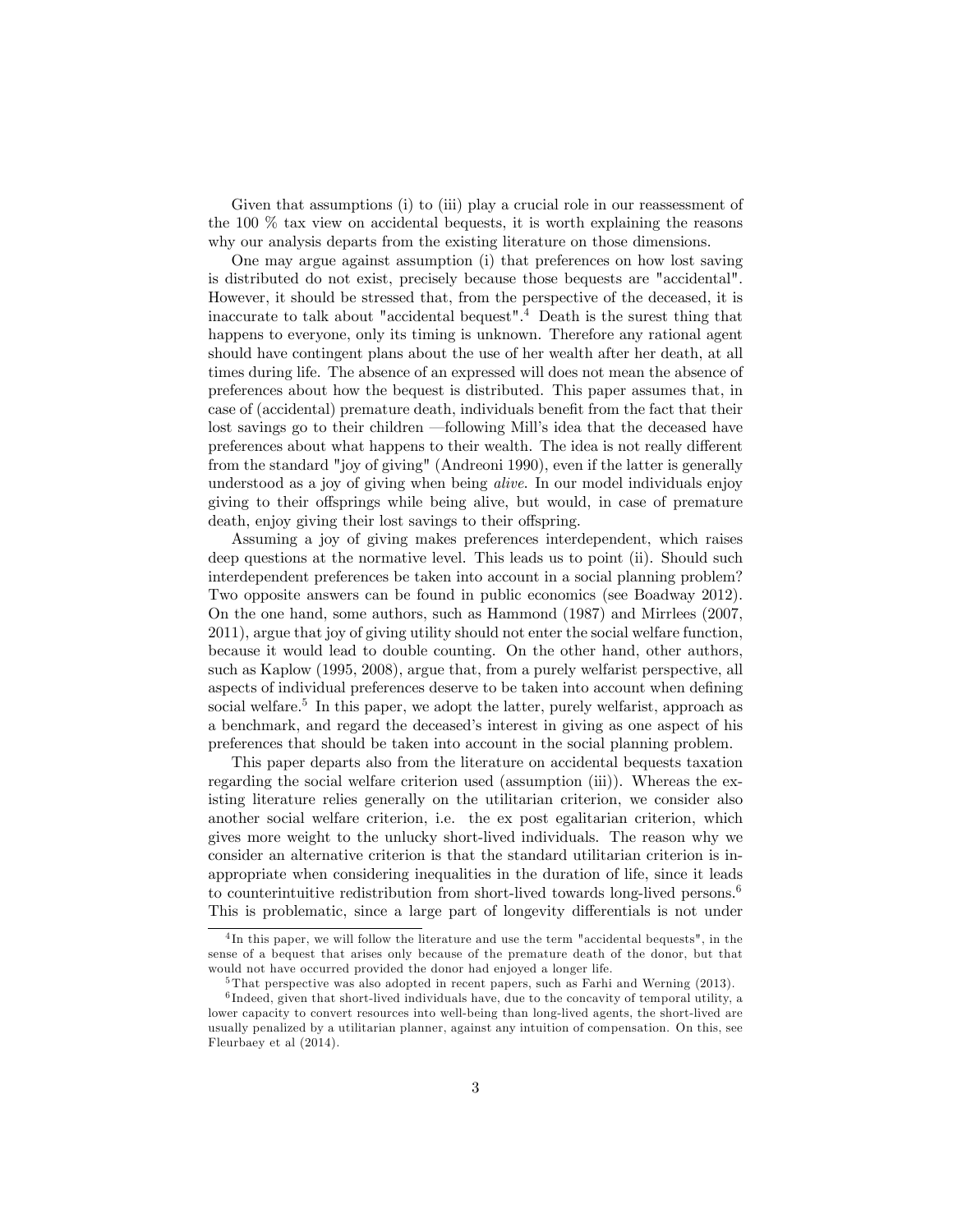the control of individuals, but depends on external circumstances (e.g. genetic background), and, as such, deserves some compensation.<sup>7</sup> This leads us to consider here the ex post egalitarian criterion, which assigns a strong weight to the welfare of unlucky short-lived individuals (see Fleurbaey et al 2014).

The objective of this paper is to study the design of an optimal taxation of accidental bequests while paying a particular attention to the treatment of the deceased's interests in giving, and while adopting a social welfare criterion that is fair to the unlucky short-lived. For that purpose, we proceed in two stages. We first consider a static model composed of  $ex$  ante identical individuals who face risky lifetime, and whose initial endowments are equal. By doing so, we deliberately abstract from inequalities among the offspring, in order to focus only on inequalities between the long-lived and the short-lived. We characterize, within this model, the utilitarian social optimum, and compare it with the social optimum that equalizes lifetime utilities, and study the decentralization of those optima by means of a tax on bequests. Then, in a second stage, we extend this model to a dynamic overlapping generations (OLG) economy, where individuals enjoy unequal endowments due to longevity inequalities among their ancestors.

Anticipating on our results, we show that, although the conventional 100 % tax view holds under the utilitarian social criterion, it does not hold any more under the ex post egalitarian criterion. It is also shown that the decentralization of the ex post egalitarian optimum requires not to tax, but to subsidize accidental bequests. Thus the 100 % tax view is not a good idea once it is acknowledged that prematurely dead individuals care about giving their lost savings to their children, and once one wants to be fair with respect to the unlucky short-lived.

The intuition behind our results goes as follows. If individuals have preferences on how lost saving is distributed in case of their premature death, accidental bequests do not only affect the distribution of well-being among inheritors: they also affect the distribution of well-being between short-lived and long-lived persons. When the use of lost savings matters for the prematurely dead person, accidental bequests can be regarded as a way to bring indirect compensation to the unlucky short-lived, beyond the consumption she can enjoy when being alive. Thus, when the social welfare criterion gives a strong weight to the interests of the unlucky short-lived, it is not optimal to tax accidental bequests at a 100 % rate. Such a tax would reinforce the extent of the deprivation caused by a premature death, and, hence, would raise well-being inequalities between the long-lived and the short-lived. On the contrary, since accidental bequests contribute to compensating the unlucky short-lived, it is optimal, from an egalitarian perspective, to subsidize these.

Note that, when our setting is extended to a dynamic OLG economy, whether it is optimal to tax or subsidize accidental bequests depends on the precise form of the joy of giving motive (i.e. whether parents are interested in what they give to their children or, alternatively, in what their children receive net of all taxes and transfers). However, whatever the precise definition of the joy of giving

<sup>&</sup>lt;sup>7</sup>Actually, genetic background was shown to explain between  $1/4$  and  $1/3$  of longevity inequalities within a given cohort (see Christensen et al 2006).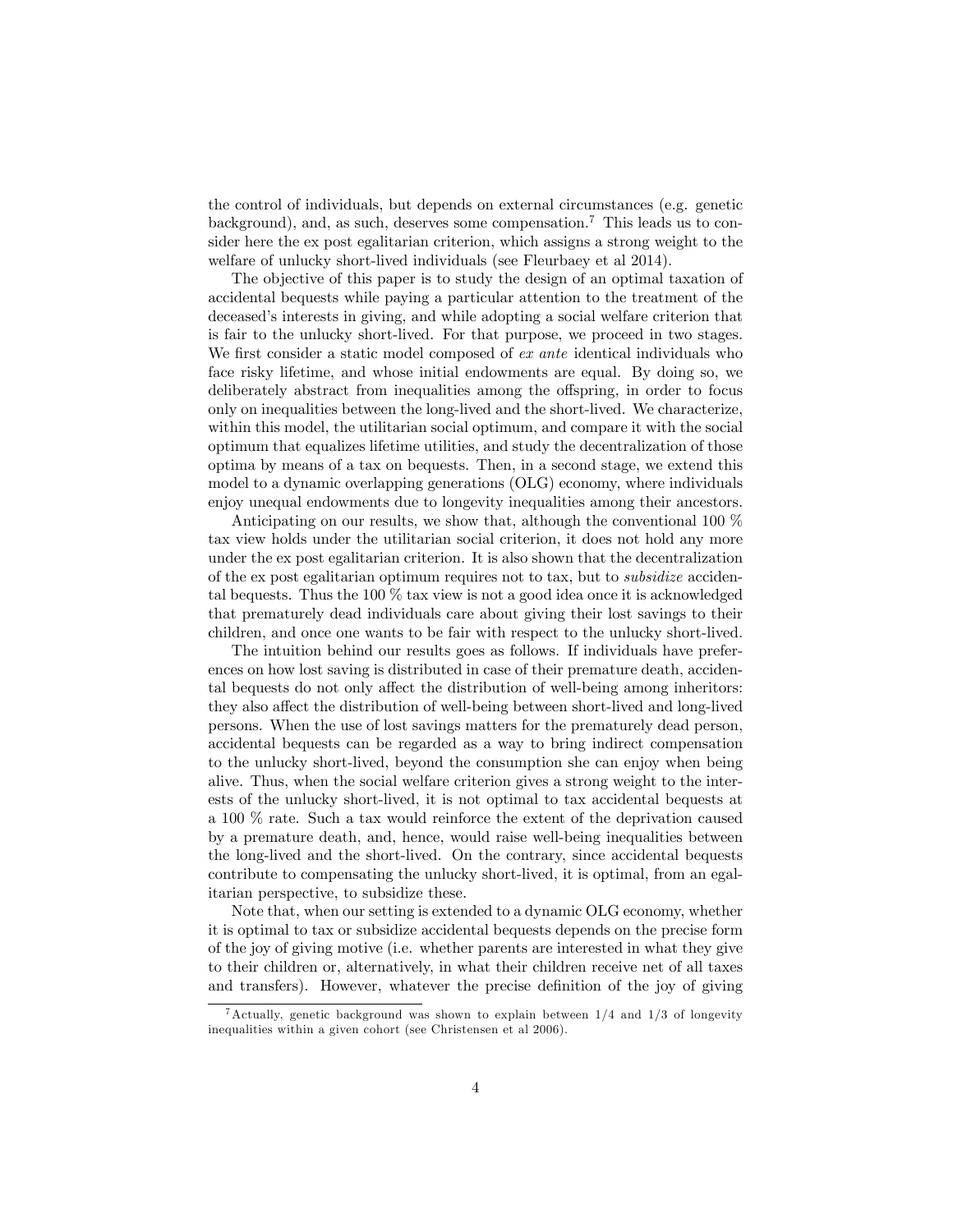motive is, it remains true that, under the ex post egalitarian criterion, the 100 % tax view does not hold. Thus adopting an ex post egalitarian social criterion definitely challenges the 100  $\%$  tax view on accidental bequests.

Our paper contributes to the literature on several grounds. First, we supplement the literature on the optimal taxation of inheritance, such as Blumkin and Sadka (2004), Cremer et al (2012), Farhi and Werning (2013) and Piketty and Saez (2013). Our main addition to those papers is to pay a particular attention to the treatment of the unlucky short-lived, by contrasting the utilitarian social optimum with the ex post egalitarian social optimum. Second, our paper contributes also to the normative literature on the compensation of short-lived persons (Fleurbaey et al 2014, Fleurbaey et al 2016), by considering accidental bequests as an instrument for the compensation of the prematurely dead. Third, our paper, which assumes the absence of annuity markets, is also related to the literature on the annuity puzzle (Yaari 1965, Brown 2004, Davidoff et al 2005). We show that annuities have a double distributive role: they equalize the situation of all young individuals ex ante (by abolishing accidental bequests), but they exacerbate inequalities in lifetime well-being (i.e.  $ex$  post), by redistributing the savings of the unlucky short-lived to the lucky long-lived.

The paper is organized as follows. The baseline model is presented in Section 2, which studies the laissez-faire equilibrium with and without policy instruments. The utilitarian optimum and its decentralization are studied in Section 3. Section 4 examines the ex post egalitarian optimum and its decentralization. Section 5 extends our model to an OLG economy. Section 6 concludes.

### 2 The baseline model

Let us consider a two-period economy with risky lifetime. The duration of each period is normalized to 1. The population is a continuum of agents of size 1. The first period is the young age, during which individuals supply one unit of labour inelastically, have one child, consume and save for their old days. The second period, i.e. the old age, is a period during which agents consume their savings. Lifetime is risky: the old age is reached with a probability  $\pi$  ( $0 < \pi < 1$ ).

Throughout this paper, we distinguish between two kinds of transfers/bequests from parents to children.<sup>8</sup>

On the one hand, parents plan, at the beginning of their life, to give to their children a gift b. That transfer is given independently of the age at which the parent dies, that is, independently of whether the parent reaches the old age or not. This "non-accidental" bequest is the unconditional component of the parental bequest.

On the other hand, parents, in case of death before reaching the old age, transmit to their child the amount d that would have been consumed in case of survival. We call that transfer "accidental bequest". It is the component of parental bequest that is conditional on the parent's longevity.

 $8$ Both transfers are received by the child in the first period of his life.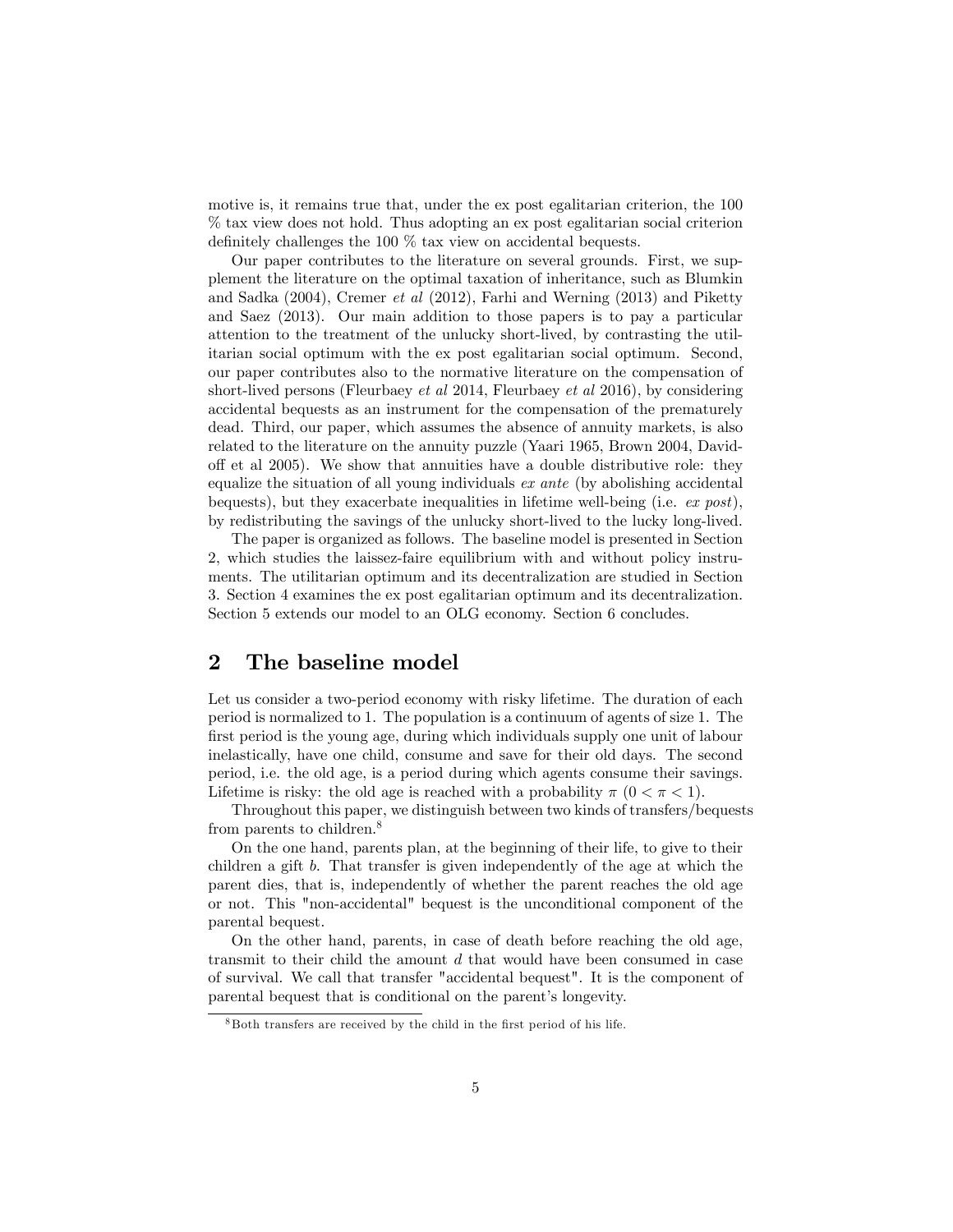Thus, in case of a long life, an individual transmits an amount b to his child, whereas, in case of premature death, an individual transmits an amount  $b + d$ , which includes an unconditional component  $b$  and an accidental component  $d$ .

### 2.1 Main assumptions

#### 2.1.1 Preferences

Individual preferences are additive over time and satisfy the expected utility hypothesis. The utility of being dead (in the second period) without transmitting anything is normalized to 0. It is supposed that individuals derive some welfare from giving to their descendant. The utility function has the general form:

$$
u(c) + \pi (u(d) + v(b)) + (1 - \pi)v(d + b), \qquad (1)
$$

where c and  $d$  denote first- and second-period consumptions. The period utility function  $u(\cdot)$  is increasing and concave (i.e.,  $u'(\cdot) > 0$ ,  $u''(\cdot) < 0$ ). We suppose that there exists a consumption level neutral for the continuation of existence  $\bar{c} \geq 0$  such that  $u(\bar{c}) = 0$ . That consumption level  $\bar{c}$  brings the same level of utility as being dead and giving nothing to the descendants.

The function  $v(d)$  captures the joy of giving.<sup>9</sup> As stated above, when the individual reaches old age (with probability  $\pi$ ), the bequest equals b. When the individual dies prematurely (with probability  $1 - \pi$ ), the bequest is  $d + b$ , since the planned second-period consumption is also transferred to the offspring.

The joy of giving is distinct from either pure altruism or truncated altruism. Pure altruism would require parents to care about the total well-being of their children, which is not the case here. Truncated altruism would require parents to value the gifts they make to their children through their children's own utility of consumption,  $u(c)$ , which is not the case here.

We assume:  $v(0) = 0 > u(0), v(d) > 0$  under  $d > 0, v'(\cdot) > 0$  and  $v''(\cdot) < 0$ . Following Hurd (1989), we assume that the marginal utility from giving is always lower than the marginal utility of consumption for a given amount, that is:

$$
u'(d) > v'(d) \,\forall d \ge 0. \tag{2}
$$

In this paper, we assume that there exists a level of  $d > 0$ , denoted  $\tilde{d}$ , such that  $u\left(\tilde{d}\right)=v\left(\tilde{d}\right)$ .  $\tilde{d}$  is such that, in the absence of gift (i.e.,  $b=0$ ), the utility from being alive at the old age and consuming  $\tilde{d}$  is exactly equal to the utility from being dead at the old age and giving  $d$  to the descendant.

When  $d > d$ , we have  $u(d) > v(d)$ , that is, in the absence of gift, a person would prefer surviving and consuming  $d$  at the old age rather than dying prematurely and giving accidentally  $d$  to his offspring. On the contrary, when  $d < d$ , we have  $u(d) < v(d)$ , that is, in the absence of gift, a person would prefer

<sup>&</sup>lt;sup>9</sup>Whereas assuming a joy of giving in case of premature death seems *a priori* to be a strong assumption, this can be regarded as a simple way to rationalize the low demand for annuitization, in line with the annuity insurance puzzle (Brown 2004, Davidoff et al 2005).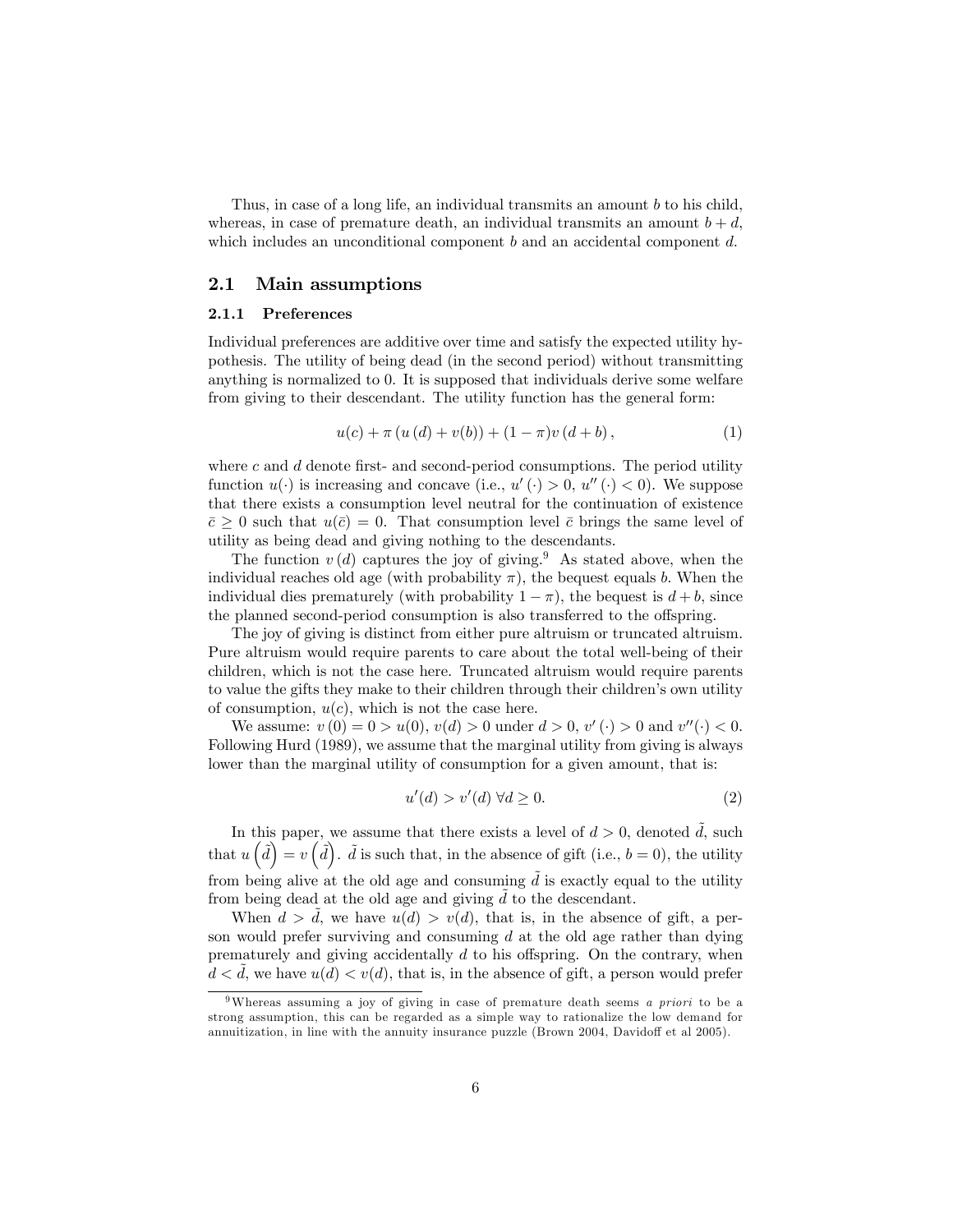dying prematurely and giving accidentally  $d$  to his offspring rather than surviving and consuming  $d$  at the old age. The latter case, where a person prefers dying prematurely to surviving, concerns extremely poor economies (with very low productivity). Given that this latter case is extreme, we will, throughout this paper, assume that the economy is sufficiently affluent so that  $d > d$ .

An important corollary of assuming  $d > d$  concerns the comparison of shortlived and long-lived individuals. Actually, under  $d > d$ , it is also the case, under our assumptions on  $u(\cdot)$  and  $v(\cdot)$ , that for any  $b > 0$ , we have  $v(b+d) <$  $v(b) + u(d)$ , that is, the prematurely dead are worse-off than the long-lived, which is a reasonable assumption in affluent economies.<sup>10</sup>

### 2.1.2 Markets

Throughout this paper, it is assumed that the labor market is perfectly competitive, and that workers are paid at a wage rate  $w > 0$ . Their labor supply is inelastic and their earnings equal  $w$ . Regarding the capital market, we suppose that savings bring a return  $R$  equal to 1 plus the interest rate. For simplicity, we assume, in the baseline model, that  $R = 1$ , i.e., a zero interest rate.

When considering economies with risky lifetime, it is common, after Yaari (1965), to assume that the economy includes perfectly competitive annuity markets, yielding an actuarially fair return. The function of those markets is to insure individuals against the risk of a long life. Given that we would like here to consider the issue of accidental bequests, we will suppose that annuity markets do not exist in the laissez-faire.<sup>11</sup> This assumption is in line with the empirical literature on the so-called annuity insurance puzzle (Brown 2004, Davidoff et al 2005). In the absence of annuities, individuals will then, in case of premature death, transmit the proceeds of their savings to their offsprings. As stated above, this transmission is valued by the donors through the function  $v(\cdot)$ .

### 2.1.3 Budget constraints

The first-period and second-period budget constraints are, respectively:

$$
c = w - s - b + b_0 \tag{3}
$$

$$
d = s \tag{4}
$$

where  $s$  denotes savings for future consumption,  $b$  denotes the gift the agent is willing to give to his own child while  $b_0$  denotes the bequest received from the parents when being young.

As a consequence of the absence of annuities, a young generation is composed of individuals with quite di§erent endowments, depending on how large the

<sup>&</sup>lt;sup>10</sup> To see this, let us assume that  $d = \tilde{d}$ . The utility of the long-lived in period 2 is  $u(\tilde{d})$  +  $v(b) = v(\tilde{d}) + v(b)$ , whereas the utility of the short-lived in the second period is  $v(b + \tilde{d})$ . But since, by concavity,  $v(\tilde{d}) + v(b) > v(b + \tilde{d})$ , it follows that  $u(\tilde{d}) + v(b) = v(\tilde{d}) + v(b) > v(b + \tilde{d})$ . A fortiori, when  $d > \tilde{d}$ , we have  $u(d) + v(b) > v(d) + v(b) > v(b + d)$ .

<sup>&</sup>lt;sup>11</sup> Similarly, we assume that there is no private life insurance market at the laissez-faire. Note that our results would still hold with annuities or life insurance characterized by high loading costs.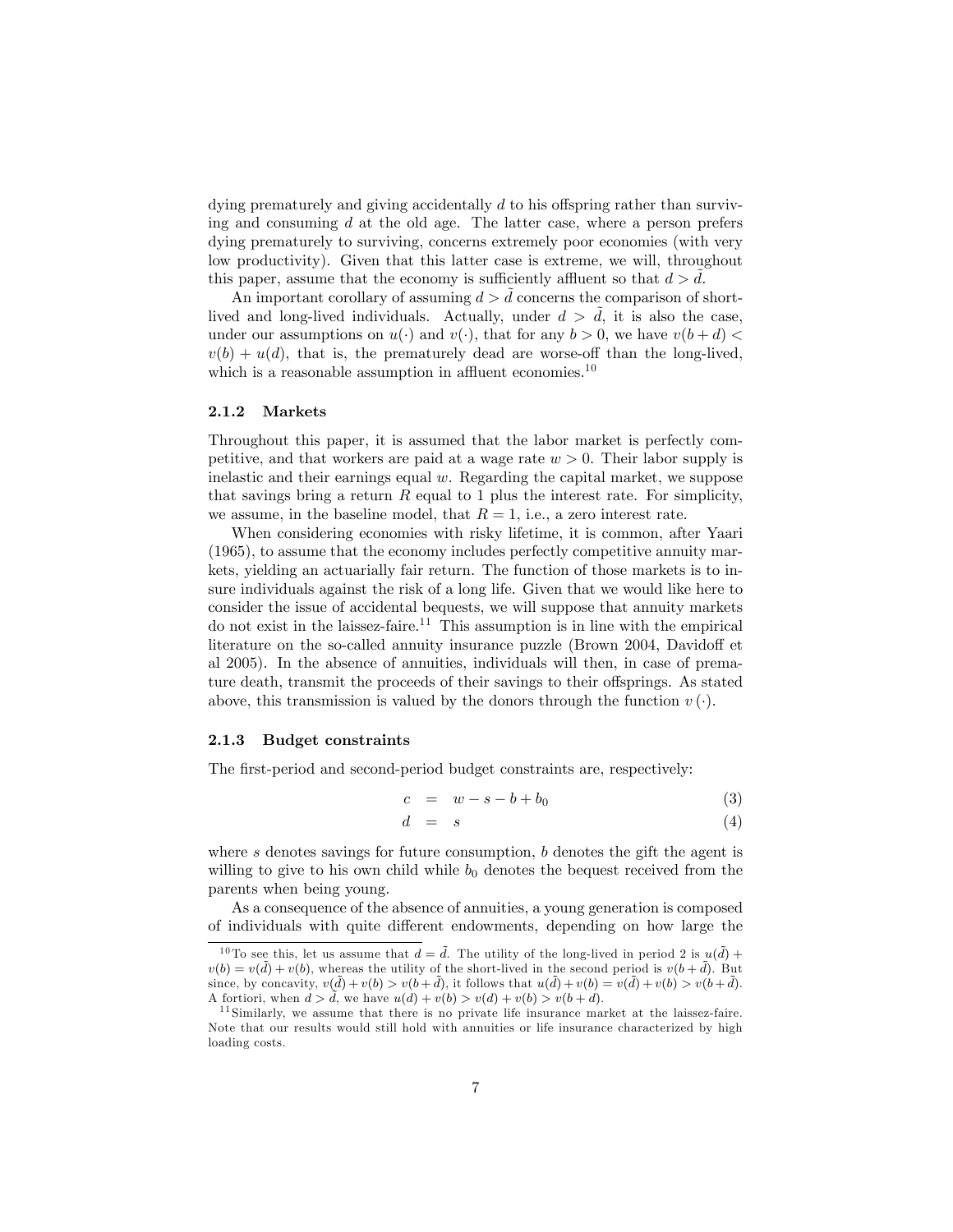received bequest  $b_0$  is. However, for the sake of presentation, the baseline model examined in the first part of this paper deliberately abstracts from inequalities in initial endowments and sets  $b_0$  to 0, in order to focus first on inequalities in lifetime well-being between short-lived and long-lived individuals, and on the impact of accidental bequests on those inequalities. Section 5 will then reintroduce inequalities in initial endowments due to unequal received bequests.

### 2.2 The laissez-faire

Let us now consider the laissez-faire problem. The problem of a representative individual consists in allocating his resources along his life, so as to maximize his expected lifetime utility subject to the resource constraints and the market factor prices.

That problem can be written as:

$$
\max_{s,b} u (w - s - b) + \pi (u(s) + v (b)) + (1 - \pi)v(s + b)
$$

The first-order condition  $(FOC)$  for optimal savings, s is given by:

$$
u'(w - s - b) = \pi u'(s) + (1 - \pi)v'(s + b)
$$
\n(5)

and the FOC for the gift, b is:

$$
u'(w - s - b) = \pi v'(b) + (1 - \pi)v'(s + b)
$$
\n(6)

The first FOC equalizes, at the margin, the welfare loss from savings due to a decrease in consumption at the young age (LHS), and the welfare gain from savings due either to a larger consumption at the old age in case of survival (Örst term of the RHS), or to a larger bequest left to the descendant in case of premature death (second term of the RHS). The second FOC equalizes the marginal loss of consumption due to a larger gift and the marginal joy of giving (which happens independently of survival).

Obviously, if individuals do not care about giving to the descendant  $(v \equiv 0)$ , then  $b = 0$  and one obtains the standard Euler equation:

$$
u'(w-s) = \pi u'(s)
$$

Note that, even in this case, consumption is not smoothed along the lifecycle, because of the absence of annuities. Alternatively, in the presence of actuarially fair annuities, the return on savings would be  $\frac{1}{\pi}$  and the FOC would be reduced to  $u'(w - s - b) = u'(s/\pi)$  implying  $c = d$ . This is not the case in the absence of annuities, where we have, given  $\pi < 1$ ,  $u'(s) > u'(w - s - b)$ , implying  $c > d$ .

When individuals care about giving to their descendants in case of premature death  $(v \neq 0)$ , the consumption profile is, under our assumptions, necessarily decreasing with age. Proposition 1 summarizes the key facts.

**Proposition 1** At the pure laissez-faire, consumption decreases over the life cycle  $(c > d)$ , and the gift is smaller than old-age consumption  $(b < d)$ . The long-lived is better off than the short-lived.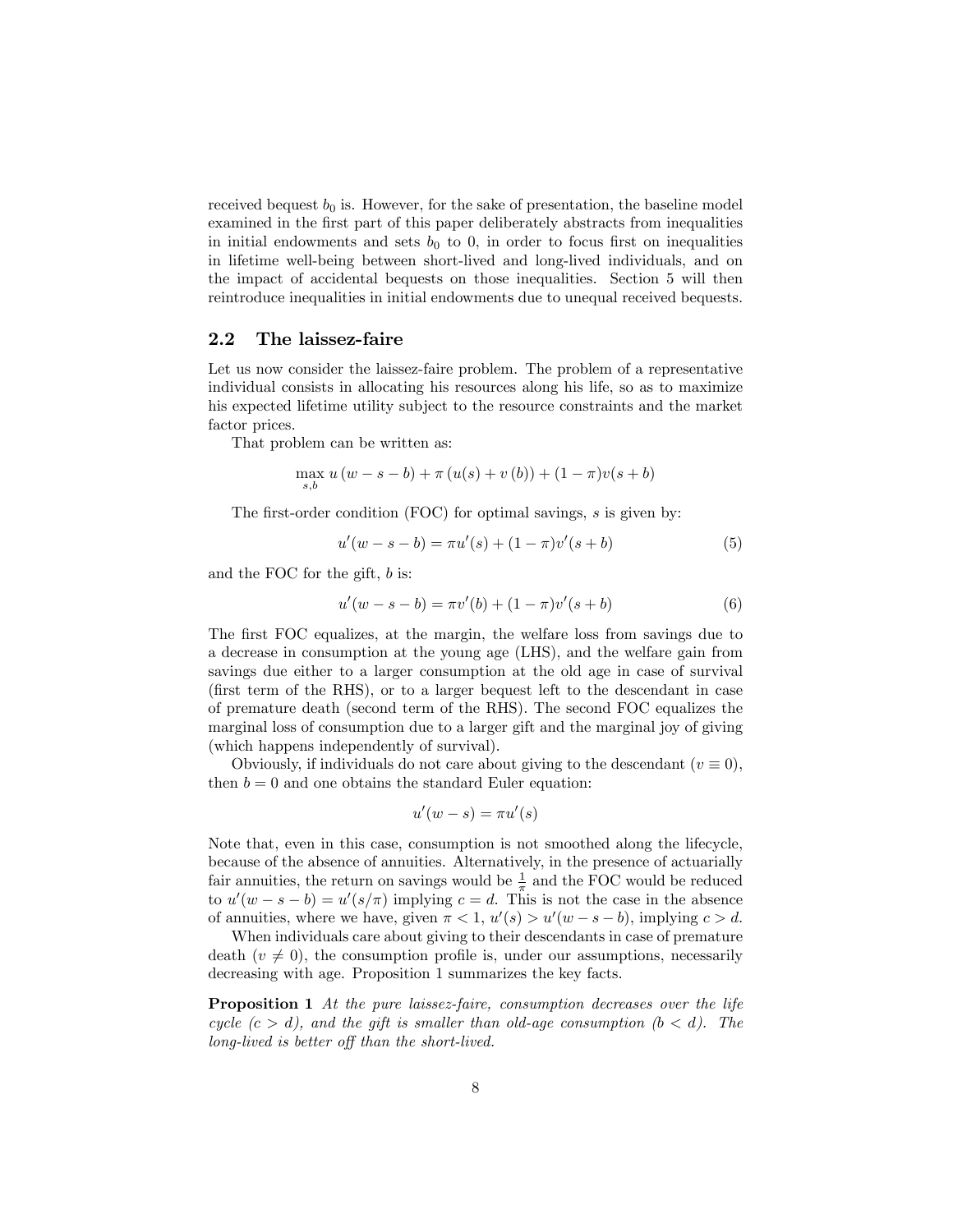**Proof.** Regarding the consumption profile, note that  $u'(w - s - b)$  is a linear combination of  $u'(s)$  and  $v'(s + b)$  with  $u'(s) > v'(s + b)$  from our assumptions on the forms of  $u(\cdot)$  and  $v(\cdot)$ . Therefore,  $u'(w-s-b) < u'(s)$  and  $c = w-s-b$  $d = s$ . Comparing the FOCs for s and for b, we obtain that  $u'(s) = v'(b)$ , which under our assumptions on the forms of  $u(.)$  and  $v(.)$ , implies that  $b < s = d$ .

Regarding well-being inequalities, we know that, if  $d > d$ , the short-lived is worse off than the long-lived,

$$
U^{LL} = u(c) + u(d) + v(b) > U^{SL} = u(c) + v(d+b)
$$

since  $v(b+d) < v(b) + u(d)$ .

Proposition 1 states that, at the laissez-faire equilibrium, the long-lived are better off than the short-lived. This inequality arises despite the fact that the prematurely dead derive some well-being from having the proceeds of their lost savings being redistributed towards their offsprings. The reason is that, in affluent economies, we have  $u(d) + v(b) > v(d + b)$ , which implies that the wellbeing of long-lived persons living at the old age is larger than the well-being derived by the short-lived from transmitting their lost savings to their offspring.

Thus, although our individuals are all identical ex ante (i.e. before the duration of life is revealed), and make similar decisions, those persons turn out,  $ex\ post$  (i.e. after the duration of life is revealed), to enjoy quite different lifetime well-being levels, because of unequal lifetimes.

### 2.3 Introducing policy instruments

Having presented the laissez-faire, let us now introduce some standard policy instruments, in order to examine their redistributive impact, that is, their effect on lifetime well-being inequalities between the long-lived and the short-lived. For that purpose, this subsection considers three instruments: first, a collective annuitization of savings through public actuarially fair annuities to a fixed degree  $\alpha \in [0, 1]$ ; second, an actuarially fair public life insurance scheme a; third, a tax  $\theta$  on accidental legs (tax revenues being redistributed at the young age).

Under those three instruments, the agent chooses savings (net of gifts) s and gifts  $b$  so as to maximize expected lifetime well-being:

$$
\max_{s,b} u(c) + \pi [u(d) + v(b)] + (1 - \pi)v (e + b)
$$

with

$$
c = w - b - s - a + T
$$
  
\n
$$
d = \alpha \frac{s}{\pi} + (1 - \alpha)s
$$
  
\n
$$
e = (1 - \alpha)s(1 - \theta) + \frac{a}{1 - \pi}
$$

where  $T = s\theta(1 - \alpha)(1 - \pi)$  is a lump sum transfer equal to the taxation of accidental bequests. Note that the "joy of giving" term includes what the parent leaves to his child net of the inheritance tax.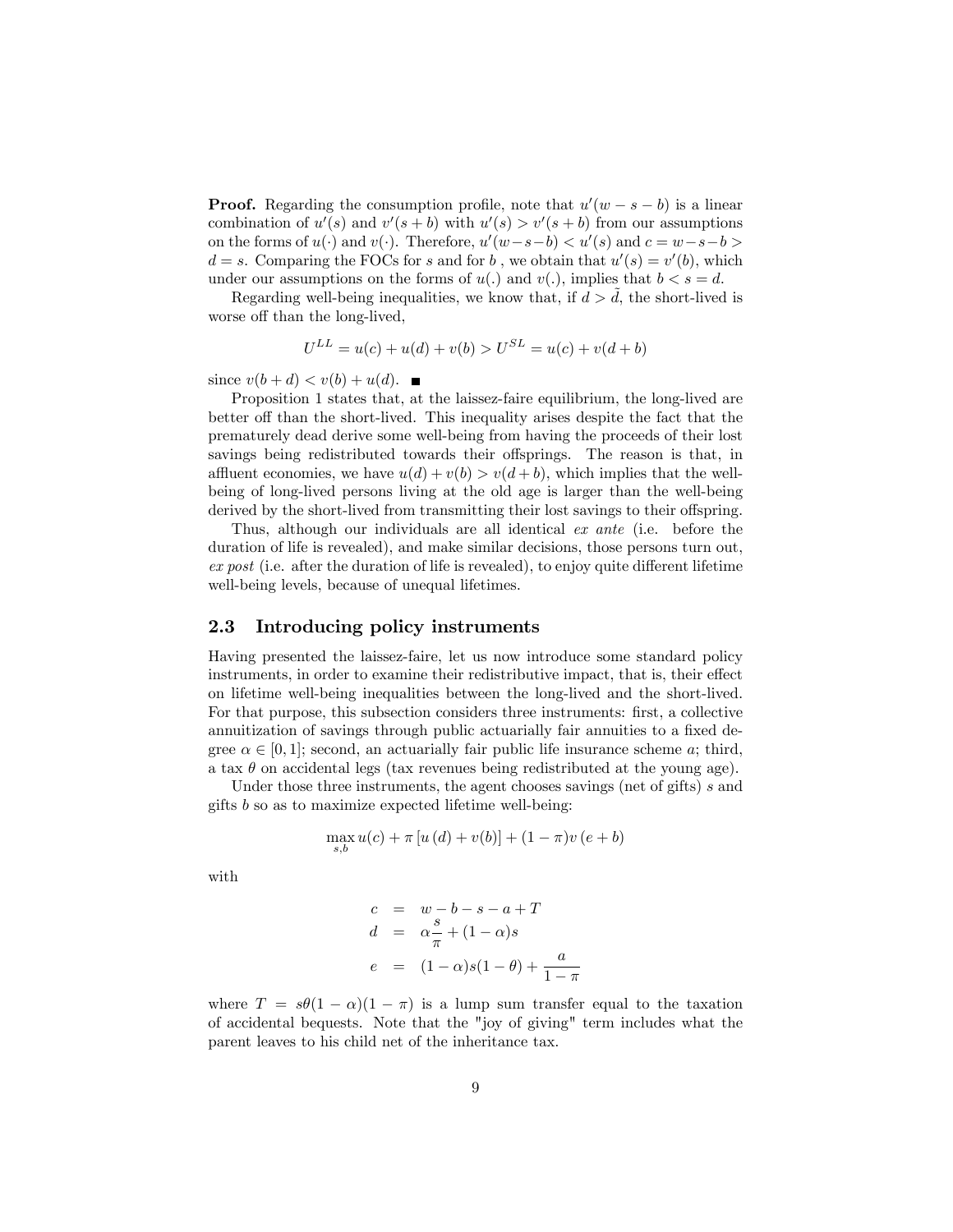FOCs for s and b are now:

$$
u'(c) = \pi u'(d) \left(\frac{\alpha}{\pi} + (1 - \alpha)\right) + (1 - \pi)v'(e + b) (1 - \alpha)(1 - \theta)
$$
\n(7)

$$
u'(c) = \pi v'(b) + (1 - \pi)v'(e + b)
$$
\n(8)

When there is full annuitization, no life insurance and no tax on accidental bequest (i.e.,  $\alpha = 1, a = \theta = 0$ ), we obtain that  $e = 0$  and after some rearrangements, that  $u'(c) = u'(d) = v'(b)$ . Hence we have that  $d = \frac{s}{\pi} > b$ , which implies, in our affluent economy, that the long-lived are better off than the short-lived.

The above FOCs also show that, in the absence of life insurance, a full annuitization of savings (i.e.,  $\alpha = 1$ ) is equivalent to a 100 % tax on accidental bequests (i.e.,  $\theta = 1$ ), since assuming either  $\alpha = 1$  or  $\theta = 1$  leads in both cases to  $u'(c) = u'(\frac{s}{\pi}) = v'(b)$ .

In order to study the redistributive impact of our instruments, note that the difference in lifetime utility between the long-lived and the short-lived is:

$$
U^{LL} - U^{SL} = u\left(\alpha \frac{s}{\pi} + (1 - \alpha)s\right) + v(b) - v\left((1 - \alpha)s(1 - \theta) + b + \frac{a}{1 - \pi}\right) \tag{9}
$$

The marginal impact of collective annuitization on inequalities is:

$$
\frac{d\left[U^{LL} - U^{SL}\right]}{d\alpha} = u'(d)\left(\frac{s}{\pi} - s\right) + v'(b + e) s(1 - \theta)
$$

$$
+ \frac{ds}{d\alpha} \left[u'(d)\left(\frac{\alpha}{\pi} + (1 - \alpha)\right) - v'(b + e)(1 - \alpha)(1 - \theta)\right]
$$

$$
+ [v'(b) - v'(b + e)]\frac{db}{d\alpha}
$$

In the above expression, the direct impact (in the first line) of a variation of  $\alpha$ is positive while the indirect impacts (in the second and third lines) through the variations of  $b$  and  $s$  are ambiguous. However, using simulations, we find that for any values of the parameters  $(a, \theta)$  and for reasonable preference parameters, the overall sign of the above expression is positive, so that a higher degree of annuitization always raises welfare inequalities between the long-lived and the short-lived.

Concerning the impact of life insurance, we have:

$$
\frac{d\left[U^{LL} - U^{SL}\right]}{da} = \frac{ds}{da}[u'(d)\left(\frac{\alpha}{\pi} + (1 - \alpha)\right) - v'(b + e)(1 - \alpha)(1 - \theta)]
$$

$$
+ [v'(b) - v'(b + e)]\frac{db}{da}
$$

$$
-v'(b + e)\left[\frac{1}{1 - \pi}\right]
$$

As before, whether welfare inequalities between the long-lived and the shortlived increase or decrease with the size of life insurance depends on both indirect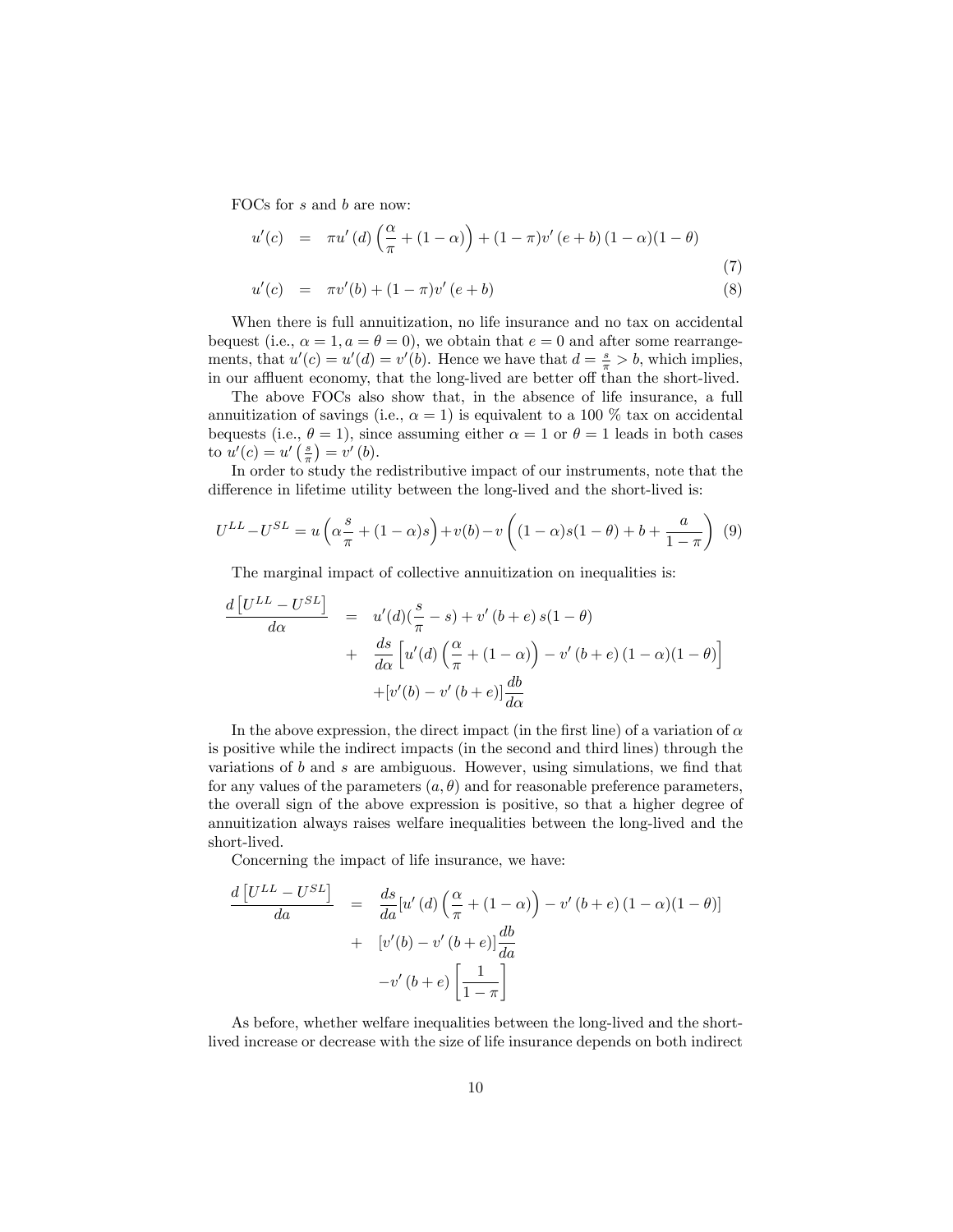effects (the first two lines) and a direct one (the last line). Numerical simulations show that, for any values of  $(\alpha, \theta)$  and for reasonable preference parameters, the overall sign of the above expression is negative, so that higher levels of life insurance always decreases welfare inequalities.

Regarding the tax on accidental bequests, we have:

$$
\frac{d\left[U^{LL} - U^{SL}\right]}{d\theta} = v'(b+e)(1-\alpha)s
$$
  
+ 
$$
\left[u'(d)\left(\frac{\alpha}{\pi} + (1-\alpha)\right) + v'(b+e)(1-\alpha)(1-\theta)\right] \frac{ds}{d\theta}
$$
  
+ 
$$
\left[v'(b) - v'(b+e)\right] \frac{db}{d\theta}
$$

Hence, whether a tax on accidental bequests raises welfare inequalities between the short-lived and the long-lived depends both on a positive direct effect and on indirect effects through behavorial responses, which are a priori indeterminate. In the same way, we find that for any values of  $(\alpha, a)$  and for reasonable preference parameters, the overall sign of the above expression is positive, so that higher levels of tax always increase welfare inequalities.

Thus, the size of inequalities in lifetime well-being between the long-lived and the short-lived is, under mild conditions, increasing with the degree of annuitization and with the tax on accidental bequests, but decreasing with the life insurance. Taxing accidental bequests tends thus to reinforce inequalities in lifetime well-being between the long-lived and the short-lived.

Finally, note that reducing the degree of annuitization  $\alpha$  to zero contributes to reducing inequalities in lifetime well-being, but is not sufficient to achieve the equality  $U^{LL} = U^{SL}$ . Indeed, under  $\alpha = 0$ , we have:

$$
U^{LL} - U^{SL} = u(s) + v(b) - v\left(s(1 - \theta) + b + \frac{a}{1 - \pi}\right)
$$

That expression reveals that, with no annuitization possible, the life insurance and the subsidy on accidental bequests are two equivalent ways to equalize lifetime well-being between short-lived and long-lived agents. $^{12}$ 

Proposition 2 summarizes our results, which will prove to be useful for the decentralization of social optima in the following sections.

Proposition 2 Inequalities in lifetime well-being between the long-lived and the short-lived are increasing in the degree of annuitization, decreasing in life insurance, and increasing in the tax on accidental bequests. Introducing a life insurance and subsidizing accidental bequests are two equivalent ways to achieve equality in lifetime well-being.

<sup>&</sup>lt;sup>12</sup> To see this, suppose  $\theta = 0$ . Then, under our assumptions, there exists always, by continuity, a value of life insurance  $a^* > 0$  such that  $U^{LL} - U^{SL} = 0$ . Alternatively, if we now assume no life insurance  $(a = 0)$ , it is also the case that there exists a value of the subsidy on accidental bequests  $\theta^* < 0$  such that  $U^{LL} - U^{SL} = 0$ .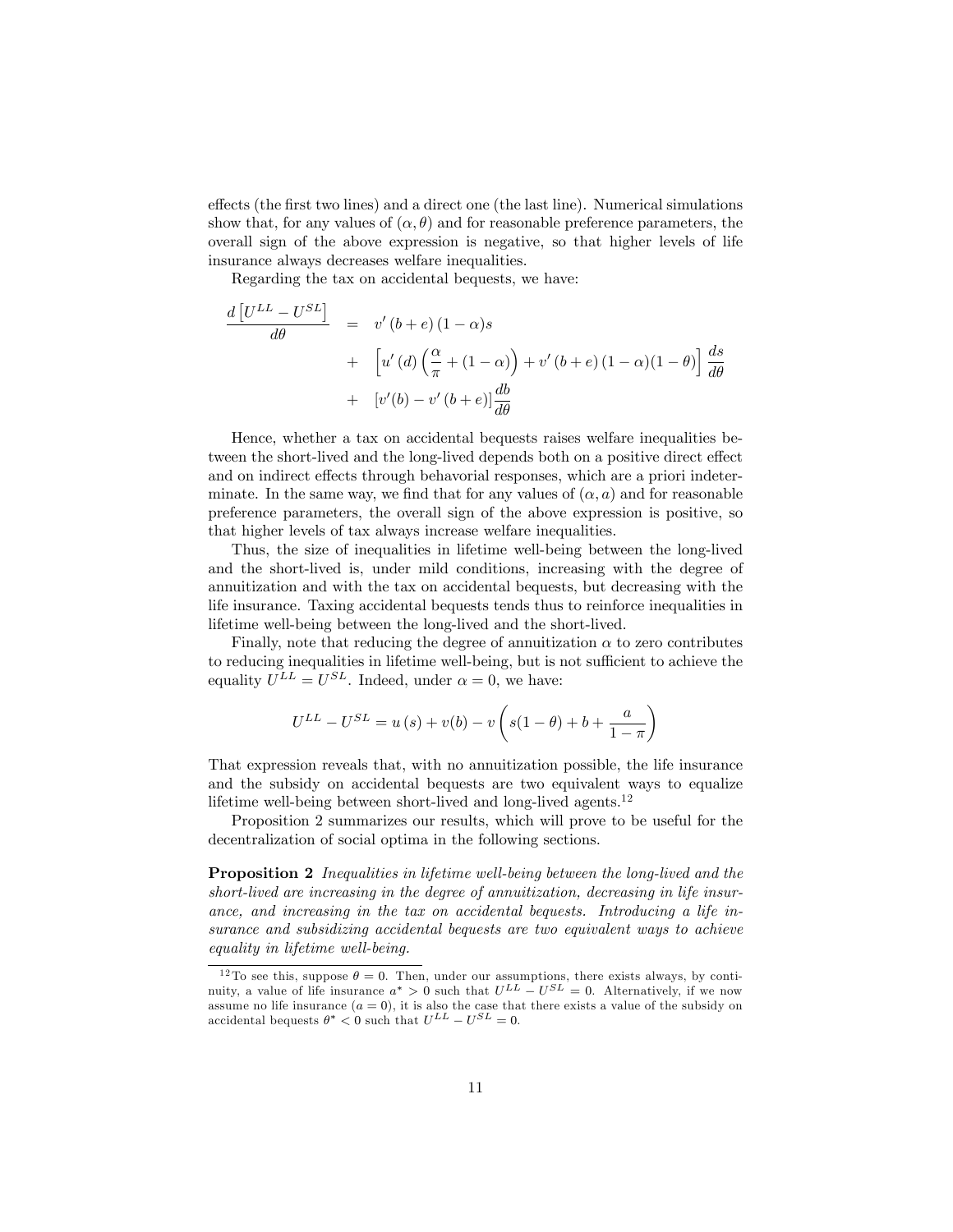Thus, once we consider accidental bequests from the perspective of the donors, taxing accidental bequests is unfair as it increases inequalities in lifetime well-being between the long-lived and the short-lived, in the same way as annuities increase those inequalities.

### 3 The utilitarian optimum

As a benchmark case for normative analysis, let us first briefly review the problem faced by a utilitarian social planner, whose goal is to maximize the average lifetime well-being of the population (which is also equal here to the expected lifetime well-being of a representative individual).

As recalled in the introduction, there is a debate about whether the joy of giving term should be taken into account in the social welfare function. We will here adopt a comprehensive approach to well-being, and incorporate the joy of giving in the social welfare function. We will also brieáy mention what happens when this term is omitted in the social welfare function.

Another degree of freedom lies in how accidental bequests are distributed. It may be possible to transfer only a portion  $e$  of  $d$  to the descendant in case of premature death and redistribute the remainder equally, for instance, among all individuals. We can therefore distinguish between two social optima. The first social optimum is the *optimum optimorum*: in that case, we do not impose, in the social planning problem, that  $e = d$ . The second social optimum is a kind of constrained first-best optimum, in the sense that this assumes, as in the laissez-faire, that the constraint  $e = d$  is necessarily satisfied.

### 3.1 The utilitarian optimum optimorum

Let us first characterize the optimum optimorum, that is, the social optimum when both savings consumed in old age  $d$  and the accidental bequest  $e$  can be controlled (without the constraint  $e = d$ ). The problem of the utilitarian social planner can be written as:

$$
\max_{c,d,b,e} u(c) + \pi (u(d) + v(b)) + (1 - \pi)v(e + b)
$$
  
s.t.  $c + \pi d + (1 - \pi)e + b = w$ .

The FOCs yield:

$$
u'(c) = u'(d) = v'(e+b) = v'(b)
$$
\n(10)

Hence, consumption is smoothed along the life cycle  $(c = d)$  and  $e = 0$ , meaning that accidental bequests are totally eliminated. In addition, one deduces from  $u'(d) = v'(b)$  that  $b < d$ .

A short-lived person, with utility  $u(c) + v(b)$ , is worse off than a long-lived person whose utility is  $u(c) + u(d) + v(b)$ , if and only if consumption d is above  $\overline{c}$ , which is a weak assumption in an affluent economy.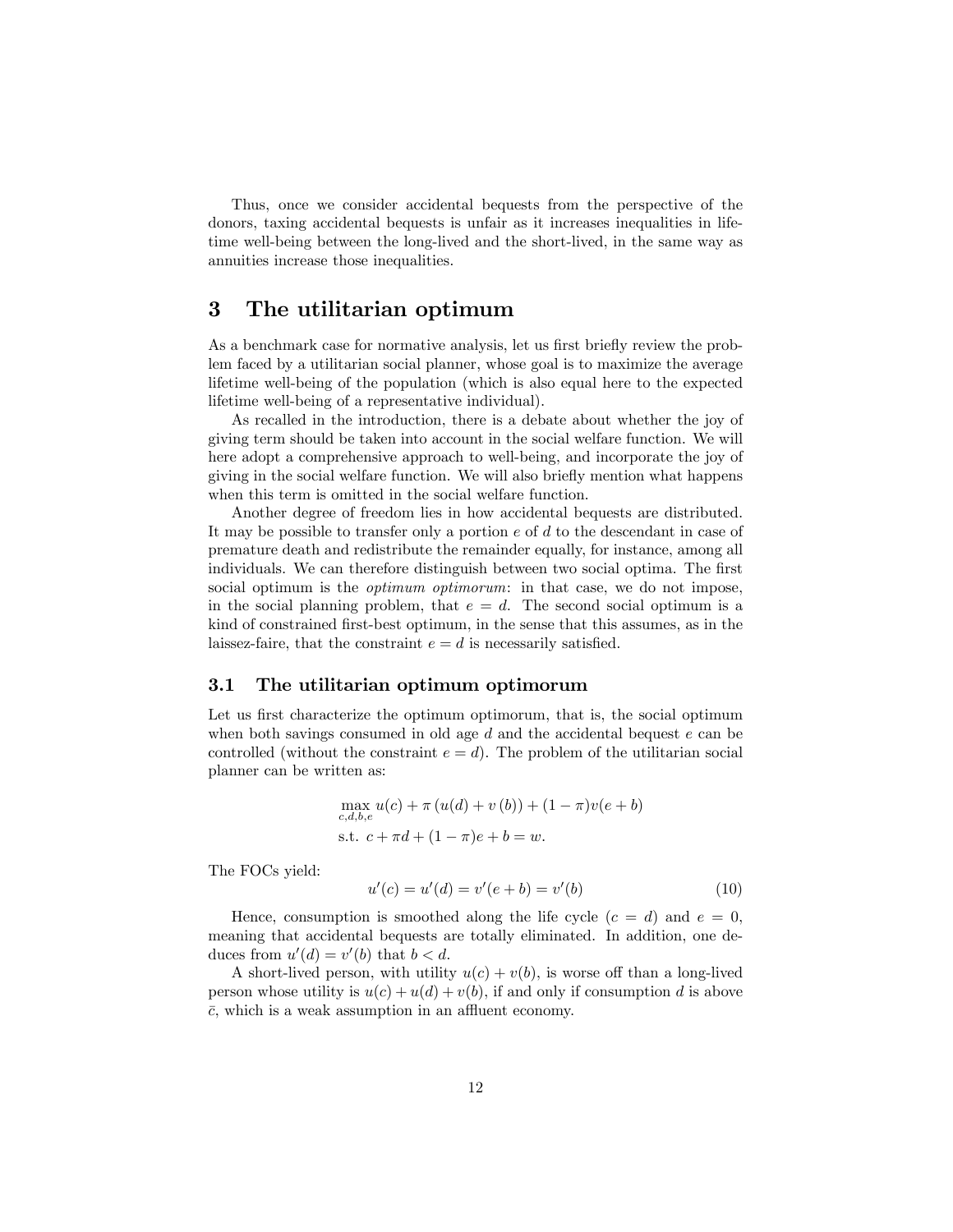Proposition 3 At the utilitarian optimum optimorum, consumption is smoothed, accidental bequests e are zero,  $b < d$ , and the short-lived are worse off than the long-lived if and only if  $d > \overline{c}$ . The utilitarian optimum optimorum can be decentralized either by introducing full annuitization of savings (i.e.,  $\alpha = 1$ ) or by introducing a full taxation of accidental bequests (i.e.,  $\theta = 1$ ).

**Proof.** The first part of Proposition 3 follows from the FOCs. Regarding the decentralization, it is achieved by comparing the FOCs of the agent's problem in Section 2.3 with the FOCs of the social planning problem in Section 3.1.  $\blacksquare$ 

The utilitarian optimum optimorum involves a flat consumption profile as well as some positive gift, but no accidental bequest.<sup>13</sup> Its decentralization involves either the full annuitization of savings, or a 100 % tax on accidental bequests. Quite interestingly, both annuitization and taxation of bequests contribute, in the presence of joy of giving, to increasing inequalities in lifetime well-being between the long-lived and the short-lived with respect to our laissez-faire equilibrium (see Section 2.3). By eliminating accidental bequests, Bentham makes the short-lived worse-off than at the laissez-faire.

### 3.2 The first-best constrained optimum

Let us now consider the constrained utilitarian optimum, where the planner cannot control both d and e, but faces the constraint  $e = d$ . The problem is:

$$
\max_{c,d} u(c) + \pi (u(d) + v(b)) + (1 - \pi)v(d + b)
$$
  
s.t.  $c + d + b = w$ .

The FOCs yield:

$$
u'(c) = \pi u'(d) + (1 - \pi)v'(d + b)
$$
  
 
$$
u'(d) = v'(b).
$$

One recognizes the laissez-faire program and its FOCs. Thus the constrained utilitarian optimum coincides with the pure laissez-faire equilibrium.

Proposition 4 At the constrained utilitarian optimum, which coincides with the laissez-faire, consumption declines over the life cycle, accidental bequests are positive,  $b < d$ , and the short-lived are worse off than the long-lived.

### **Proof.** See above. ■

Since the first-best constrained optimum coincides with the laissez-faire, there is here no need for any type of public intervention  $(\theta = a = \alpha = 0)$ . When comparing the constrained utilitarian optimum with the utilitarian optimum optimorum, it is crucial to notice that inequalities in lifetime well-being between the long-lived and the short-lived are stronger at the utilitarian optimum optimorum than at the utilitarian constrained optimum, since the latter involves accidental bequests which decrease welfare inequalities.

 $13$  Note that, when the joy of giving is not counted in the social welfare function, the optimal e remains null, and the well-being gap between short-lived and long-lived remains the same.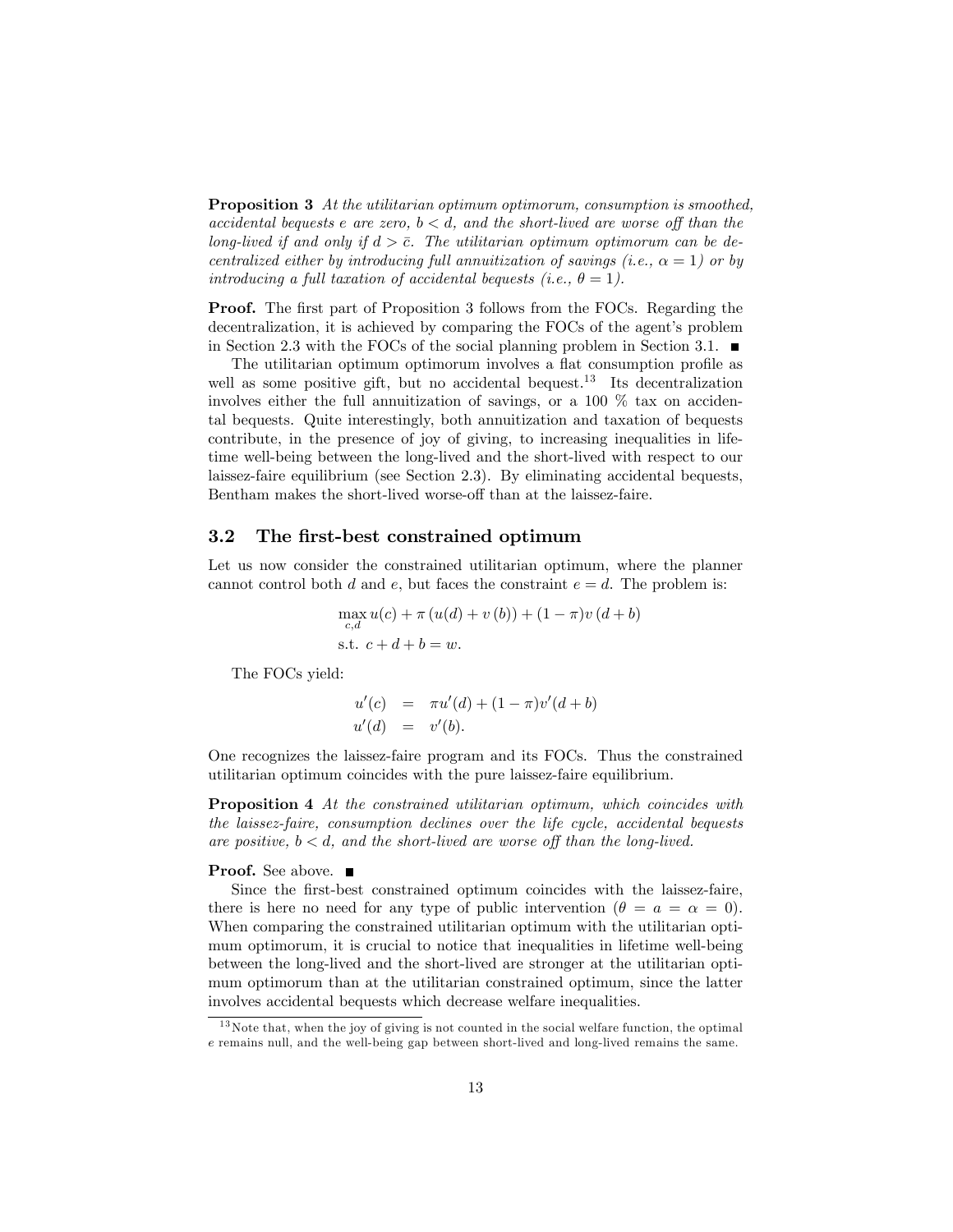### 4 The ex post egalitarian optimum

Up to now, we examined the design of an optimal tax on accidental bequests from a utilitarian perspective. In the optimum optimorum, accidental bequests are taxed away fully, comforting the widespread view on this issue. One may wonder whether this result is robust to the social welfare criterion. Clearly, the use of a utilitarian social welfare function in a context of unequal lifetimes can be questioned, on the grounds of the little attention it pays to inequalities in realized lifetime utilities. As we showed above, at the utilitarian optimum, the short-lived is, in an affluent economy, worse off than the long-lived.

Those inequalities in realized lifetime well-being are difficult to justify, since all individuals are here exactly identical ex ante, and behave in exactly the same way. In our framework, it is a pure matter of luck whether someone reaches the old age or not. This section aims at exploring the question of the compensation of the short-lived, and its impact on the optimal taxation of accidental bequests. For that purpose, we consider here a social welfare criterion of the ex post egalitarian type, as suggested in Fleurbaey et al (2014, 2016). This social objective selects the allocation that maximizes the realized  $-\text{and}$ not expected— lifetime well-being of the worst-off individual.

### 4.1 The egalitarian optimum optimorum

The problem of the ex post egalitarian social planner is:

$$
\max_{c,d,e,b} \min \left\{ U^{SL}, U^{LL} \right\}
$$
  
s.t.  $c + \pi d + (1 - \pi)e + b = w$ 

where  $U^{LL} \equiv u(c) + u(d) + v(b)$  and  $U^{SL} \equiv u(c) + v(e+b)$ .

The social objective is continuous but not differentiable. However, it is possible to rewrite the above problem in a more tractable way. We can rewrite it as the maximization of the lifetime well-being of the long-lived conditionally on the resource constraint of the economy and conditionally on the constraint that short-lived individuals are not worse-off than long-lived individuals. That constraint can be called an egalitarian constraint. This was violated at the utilitarian optimum for an affluent economy. The egalitarian constraint is:

$$
u(c) + u(d) + v(b) = u(c) + v(e + b)
$$
\n(11)

The above constraint thus implies that  $u(d) = v(e + b) - v(b) \geq 0$  and since by concavity, we have  $v(e + b) < v(e) + v(b)$ , the egalitarian optimum optimorum is caracterized by  $0 \leq u(d) \leq v(e)$ . In particular one must have  $e > 0$ , which shows that accidental bequests are not eliminated in this optimum. The rationale for keeping accidental bequests is that they compensate the shortlived for the loss of one period of consumption through the joy of giving.

Let us now study the ranking between  $e$  and  $d$ . Under our assumption of an affluent economy (i.e.  $d > d$ ),  $u(\cdot)$  is always above  $v(\cdot)$ , so that e must be much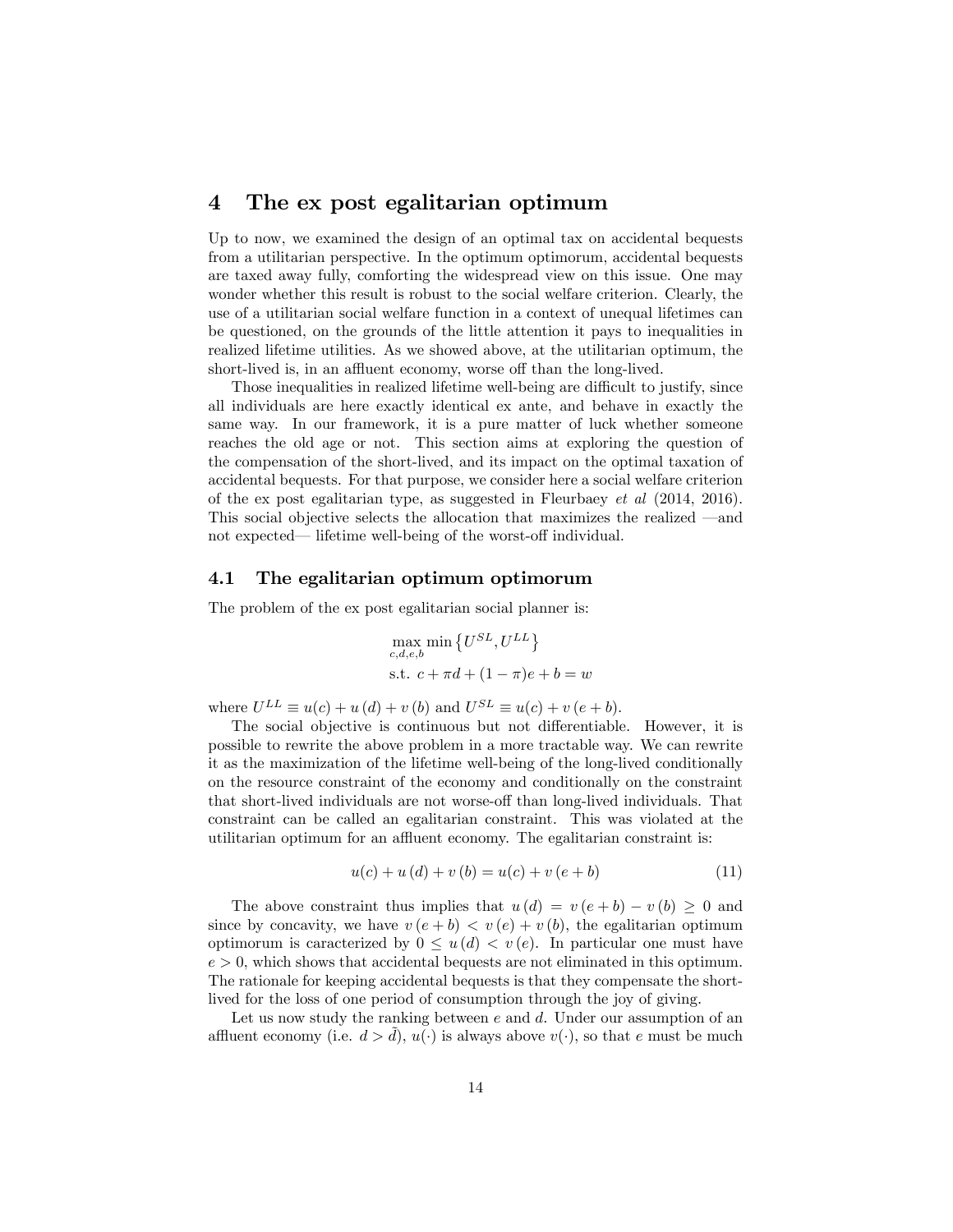larger than d to obtain that  $u(d) < v(e)$ . Accidental bequests of the short-lived must therefore be artificially augmented  $(e > d)$  in order to provide them with sufficient compensation for the loss of an affluent retirement period.<sup>14</sup>

The Lagrangian can be written as

L = 
$$
u(c) + u(d) + v(b) - \mu[c + \pi d + (1 - \pi)e + b - w]
$$
  
-  $\lambda [u(d) + v(b) - v(e + b)]$ 

where  $\mu$  is the Lagrange multiplier associated with the resource constraint of the economy, while  $\lambda$  is the Lagrange multiplier associated with the egalitarian constraint. The FOCs yield:

$$
v'(b) = u'(d) \tag{12}
$$

$$
u'(c)(1-\pi) = \left[1 - \frac{u'(c)}{u'(d)}\pi\right]v'(e+b).
$$
 (13)

The first equation implies  $b < d$ , as usual.

Since  $v'(e + b) < v'(b) = u'(d)$ , the second equation implies

$$
u'(c)(1-\pi) < \left[1 - \frac{u'(c)}{u'(d)}\pi\right]u'(d),
$$

i.e.,  $u'(c) < u'(d)$ , meaning that  $c > d$ .

Proposition 5 At the ex post egalitarian optimum optimorum, consumption decreases along the life cycle, accidental bequests are augmented with respect to the laissez-faire, and the short-lived and long-lived are equally well off. That optimum can be decentralized by imposing no collective annuitization (i.e.,  $\alpha =$ 0), and by introducing either life insurance  $a > 0$  or a subsidy on accidental bequests  $\theta < 0$ .

**Proof.** The first part of Proposition 5 follows from the above FOCs. The decentralization is achieved by recognizing that the difference in lifetime utilities between short-lived and long lived (eq. 9) is increasing in  $\alpha$  and  $\theta$  and decreasing in  $a$ .

Comparing this result with the utilitarian optimum optimorum, one sees that compensating the short-lived involves not only allowing them to give accidental bequests, but also imposing a low old-age consumption for the long-lived.<sup>15</sup>

Concerning the decentralization of the ex post egalitarian optimum, it is important to underline that this involves no collective annuitization of savings, since, as this was stressed in Section 2.3, collective annuitization of savings,

<sup>&</sup>lt;sup>14</sup>Note that, in a poor economy with  $d < d$ , the inequality  $u(d) < v(e)$  may be satisfied for either  $d < e$  or  $d > e$ .

<sup>&</sup>lt;sup>15</sup> In absence of joy of giving, bequests would disappear altogether and the equality between short-lived and long-lived would boil down to  $u(c) + u(d) = u(c)$ , requiring  $u(d) = 0$ , i.e., making consumption low enough to eliminate the advantage of living long (see Fleurbaey et al. 2014 for further discussion of this case).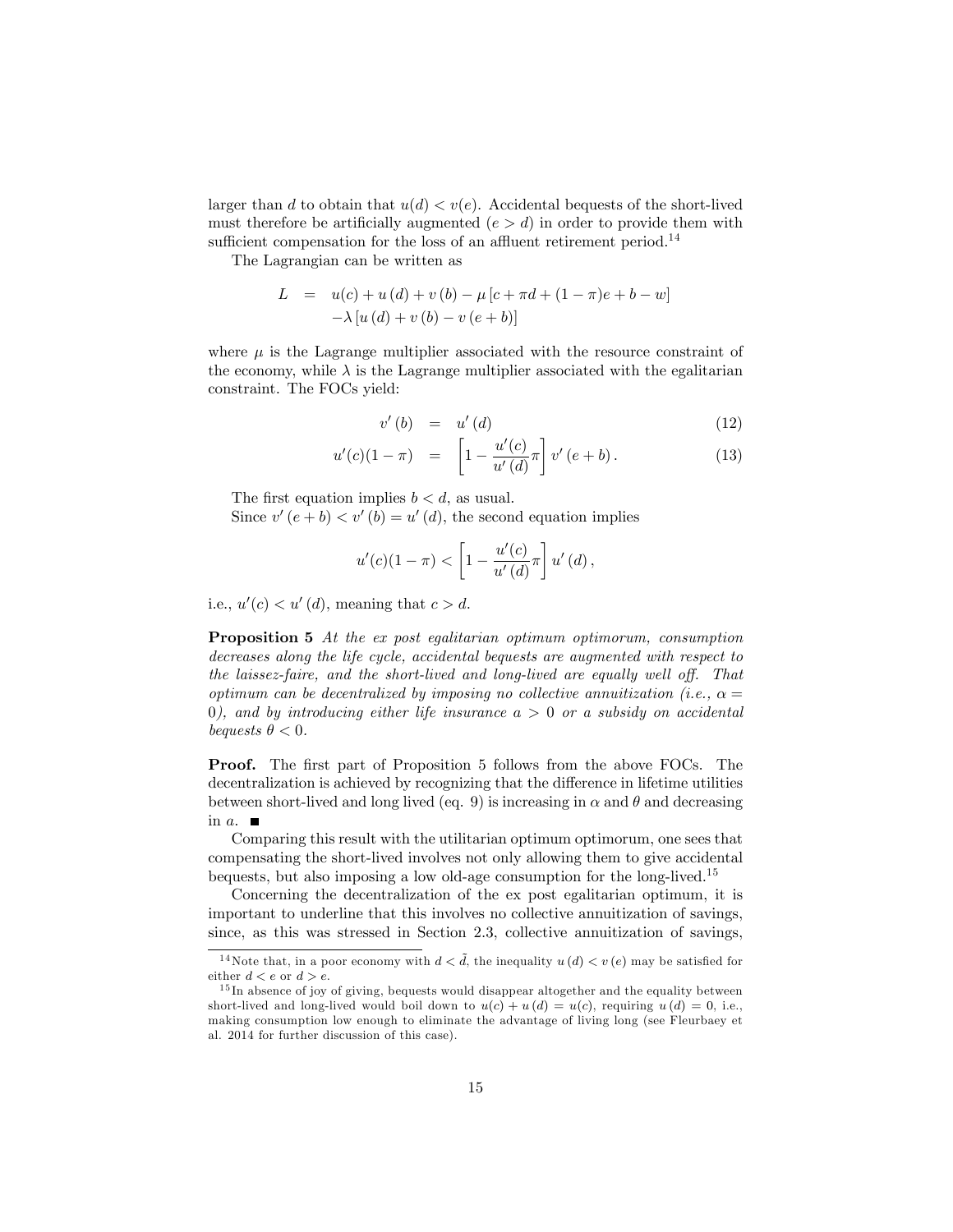by eliminating accidental bequests, raises well-being inequalities between the long-lived and the short-lived.

Note, however, that the absence of annuitization is a necessary, but not a sufficient condition to achieve equality of well-being between the long-lived and the short-lived. The decentralization requires also either the introduction of life insurance, or a subsidy on accidental bequests in order to have  $e > d$ . Subsidizing accidental bequests may seem quite counterintuitive, but it should be reminded that the goal of policies is here to compensate short-lived persons. From that perspective, taxing accidental bequests would be unfair as it would prevent the short-lived from giving to their descendant, and, as such, would make them worse off. On the contrary, accidental bequests should be subsidized, in order to achieve equality of well-being between the short-lived and the longlived.

### 4.2 The constrained egalitarian optimum

Let us now consider the constrained first-best problem, where the social planner cannot control for both d and e, but faces the constraint  $e = d$ . In this case, the egalitarian constraint becomes:

$$
u(c) + u(d) + v(b) = u(c) + v(d + b).
$$
 (14)

It is easy to show that, under our assumption of a sufficiently rich economy (i.e.  $d > d$ ), that egalitarian constraint cannot be satisfied. Indeed, since  $v(d + b) < v(d) + v(b)$ , the equality would require  $u(d) < v(d)$ , implying  $d < d$ . Thus equality cannot be achieved in a sufficiently affluent economy: the shortlived will remain the worse off. Thus the problem amounts to maximizing the well-being of the short-lived. The Lagrangian is:

$$
\mathcal{L} = u(c) + v(d+b) - \mu[c+d+b-w].
$$

The FOCs simply require  $u'(c) = v'(d+b)$ , meaning that  $c > d + b$  since  $v'(d + b) < u'(d + b)$ . In this program the division of  $d + b$  between d and b does not matter because  $b$  and  $d$  affect the short-lived in the same way. Given the constraint of doing the maximum for the short-lived, one can still maximize the utility of the long-lived, which then implies the usual  $v'(b) = u'(d)$  and so  $d > b$ .

Proposition 6 At the ex post egalitarian constrained optimum, equality is no longer achieved and the long-lived remain better off, but consumption is still decreasing over the life cycle and  $b < d$ . The decentralization of that optimum can be achieved by imposing no collective annuitization  $(\alpha = 0)$ , and by introducing either life insurance  $(a > 0)$  or by subsidizing accidental bequests  $(\theta < 0)$ .

**Proof.** The first part of Proposition 6 follows from the above FOCs. The proof of the decentralization follows the same lines as the one of Proposition 5.  $\blacksquare$ 

In comparison to Proposition 5, a major difference is that the egalitarian constrained optimum does not equalize the lifetime well-being of the long-lived and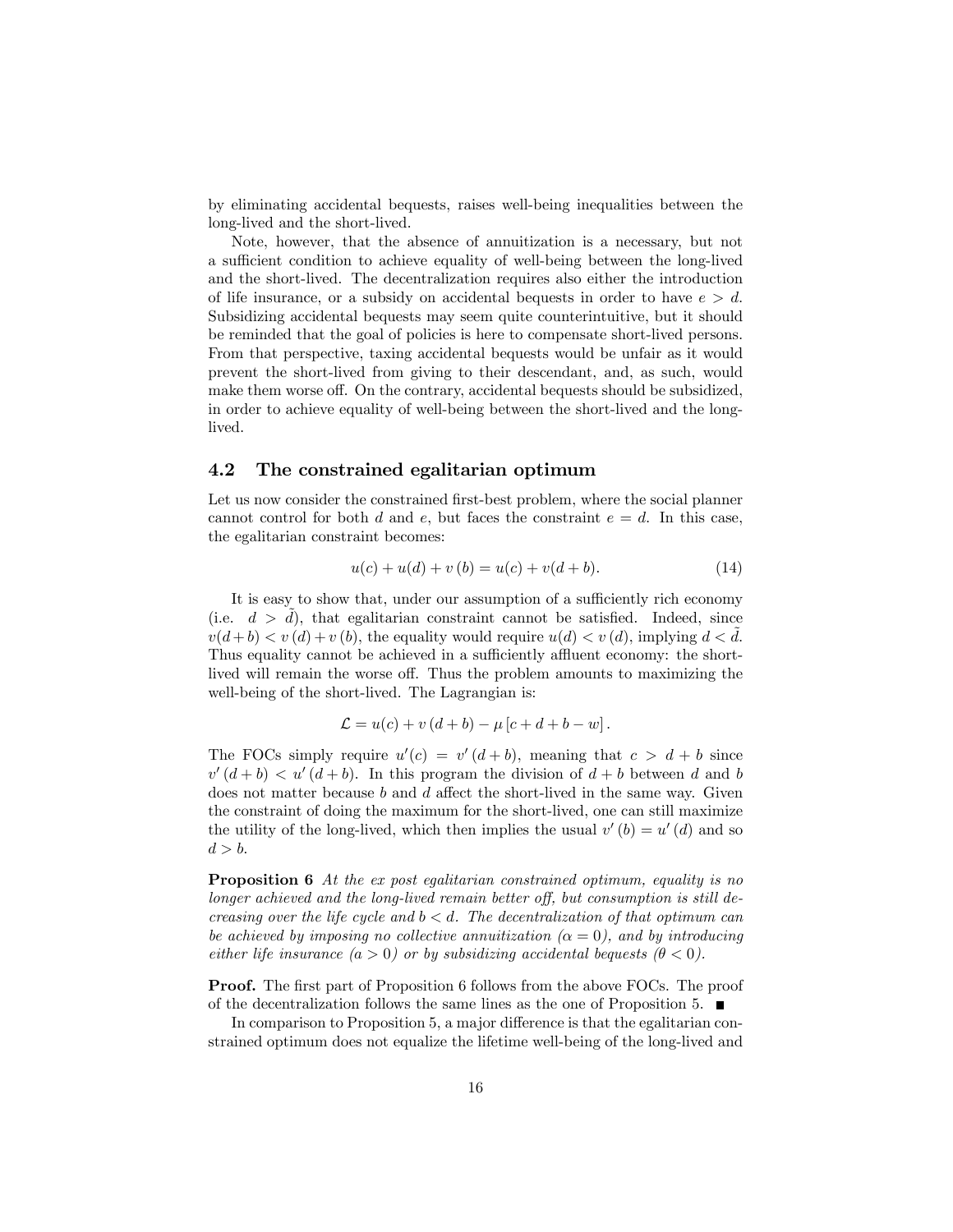the short-lived.<sup>16</sup> Given the inability to distinguish between old-age consumption and accidental bequests, it is not possible to make the lifetime well-being of the short-lived as high as the one of the long-lived. Increasing the realized lifetime well-being of the short-lived would require to increasing also the consumption of the long-lived at the old age, which prevents equalization of lifetime well-being levels, unlike what can be achieved under the ex post egalitarian optimum optimorum (where the two variables are distinct).

Regarding the decentralization of the constrained optimum, it is also the case, as in Proposition 5, that there should be no collective annuitization but a life insurance or a subsidy on accidental bequests, in order to limit welfare inequalities between the short-lived and the long-lived.

### 5 Extension: the OLG economy

In the previous sections, we deliberately ignored inequalities in endowments at the young age, in order to focus on inequalities between the short-lived and the long-lived. We showed that, by doing so, it may be optimal, when the prematurely dead have some joy of giving, not to tax accidental bequests, but to subsidize them. It should be stressed, however, that ignoring inequalities in endowments simplifies the picture significantly. Indeed, as Mill (1848) emphasized, a major argument for taxing accidental bequests lies precisely in the fact that those bequests lead to large inequalities among descendants.

In order to take into account the impact of bequests on next generations, we need to consider now a dynamic OLG model, where agents are heterogeneous in terms of the bequests they received from their parents. This section develops the dynamic extension of the baseline model, and examines the robustness of our results concerning the optimal taxation of accidental bequests.

### 5.1 The model

We now consider a two-period OLG model with risky lifetime. As in the baseline model, each cohort is a continuum of agents of size 1. The duration of each period is normalized to 1. Period 1 is young adulthood, during which individuals supply inelastically 1 unit of labor, consume, have one child, and save for their old days.<sup>17</sup> The old age - period 2 - is reached with a probability  $\pi$  ( $0 < \pi < 1$ ). During the old age, individuals consume their savings and do not work.

The shift from a static to a dynamic intergenerational model raises some complexity in terms of intracohort heterogeneity. In our static model, the unique source of intracohort heterogeneity was the duration of life. This source of heterogeneity remains present here, but a second source of heterogeneity lies in

<sup>16</sup>Note, however, that, in absence of joy of giving in the social welfare function (or in the agents' preferences), it would always be possible to achieve equality between short-lived and long-lived, as in the previous subsection.

<sup>&</sup>lt;sup>17</sup>We abstract here from the cost of childbearing (the same for all), and thus neglect a potential period 0 (childhood) in which people consume and make no decision whatsoever.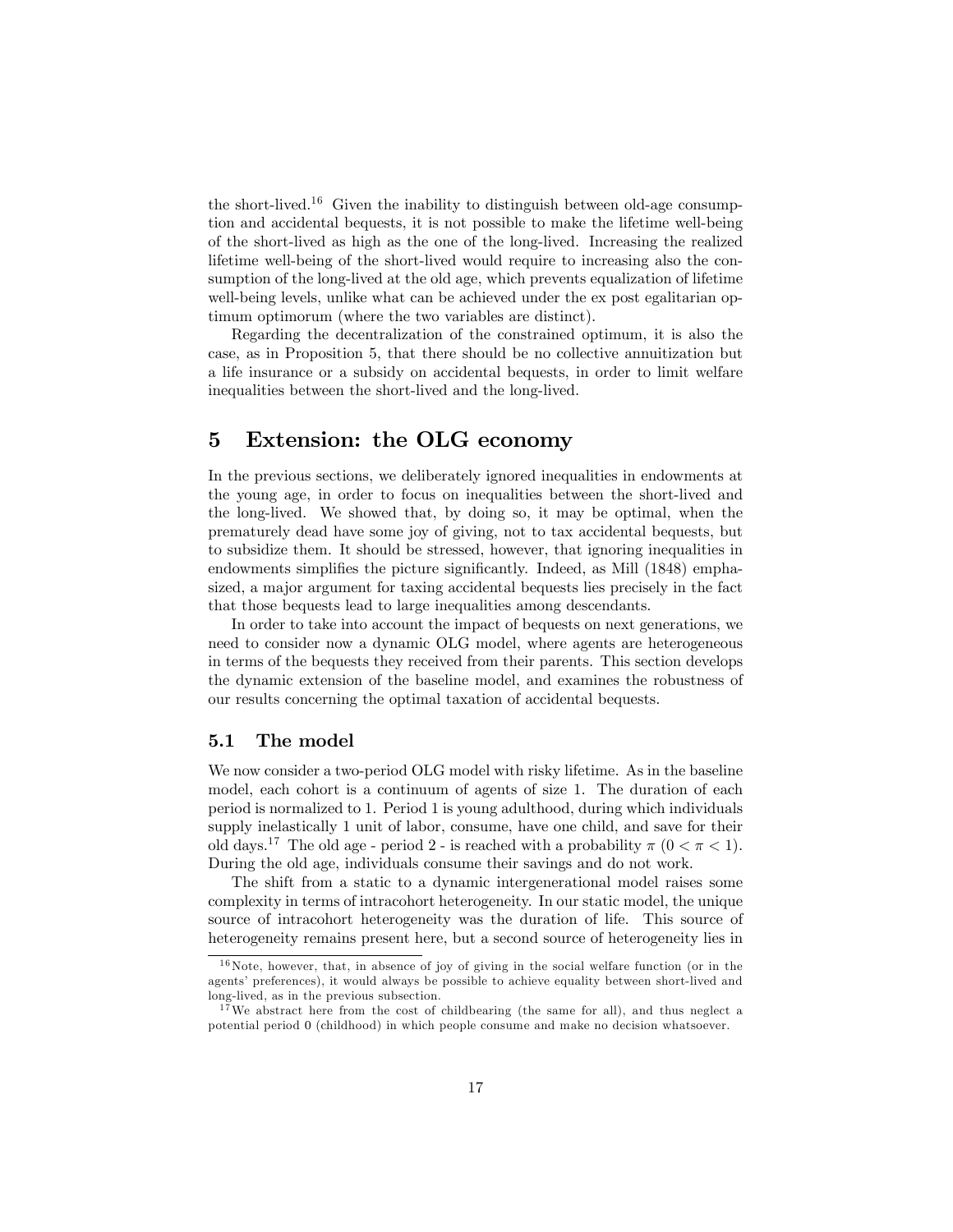individual initial endowments.<sup>18</sup> The individual's endowment depends on the bequest received from his parent, and, hence, depends on his parent's duration of life, as well as on the duration of life of all his ancestors (which affect the parentís endowment). This leads, after a small number of generations, to a large heterogeneity in endowments. In order to keep the analysis tractable, we will, throughout this section, assume a particular structure on individual preferences, which makes the intergenerational dynamics of wealth accumulation Markovian, in the sense that the endowment of an agent born at  $t$  only depends on the longevity of his parent born at  $t-1$ , and not on the longevity of previous ancestors.

### 5.1.1 Preferences

To make the wealth dynamics across generations Markovian, we assume that all agents have the same preferences, which take the quasi-linear form:

$$
c_{t} + \pi \left[ u\left(d_{t+1}\right) + v(b_{t+1}) \right] + (1 - \pi)v\left(d_{t+1} + b_{t+1}\right) \tag{15}
$$

where  $c_t$  is the consumption of a young adult at time t,  $b_{t+1}$  denotes gifts (i.e. the unconditional component of parental bequest), while  $d_{t+1}$  is either the oldage consumption for a young adult at time t who survives to the old age, or the accidental bequest that he leaves to his child in case of premature death.

Under those preferences, the initial endowment received affects only the level of first-period consumption, but has no impact on the levels of savings  $s_t$  and on the gift  $b_{t+1}$ . Put it differently, under quasi-linear preferences, whether an agent has a long-lived or a short-lived parent will only affect the level of his initial endowment, but will not impact the endowment of his child (which only depends on the agent's duration of life, independently from ancestors).

#### 5.1.2 Budget constraints

Given our assumption of quasi-linear preferences, there are only two groups of young adults at time  $t$ , depending on whether the parent died early or late:

- Type- $E_t$  agents: young adults at time t whose parents die early;
- Type- $L_t$  agents: young adults at time t whose parents die late.

Given that, at any period, a proportion  $\pi$  of individuals reach the old age, while a proportion  $1 - \pi$  dies before reaching the old age, by the law of large numbers, the proportion of agents of type  $L_t$  in the cohort is equal to  $\pi$ , while the proportion of individuals of type  $E_t$  is equal to  $1 - \pi$ .

The budget constraints faced by an agent of type  $i_t$  in the first and second periods are:

$$
c_t^{i_t} + s_t^{i_t} = w_t + b_t^{i_t} + B_t^{i_t}
$$
 (16)

$$
d_{t+1}^{i_t} + b_{t+1}^{i_t} = R_{t+1} s_t^{i_t} \tag{17}
$$

<sup>&</sup>lt;sup>18</sup>Note that this section only considers inequalities in endowments due to unequal bequests received from the parents, but does not consider the case of inequalities in earnings w.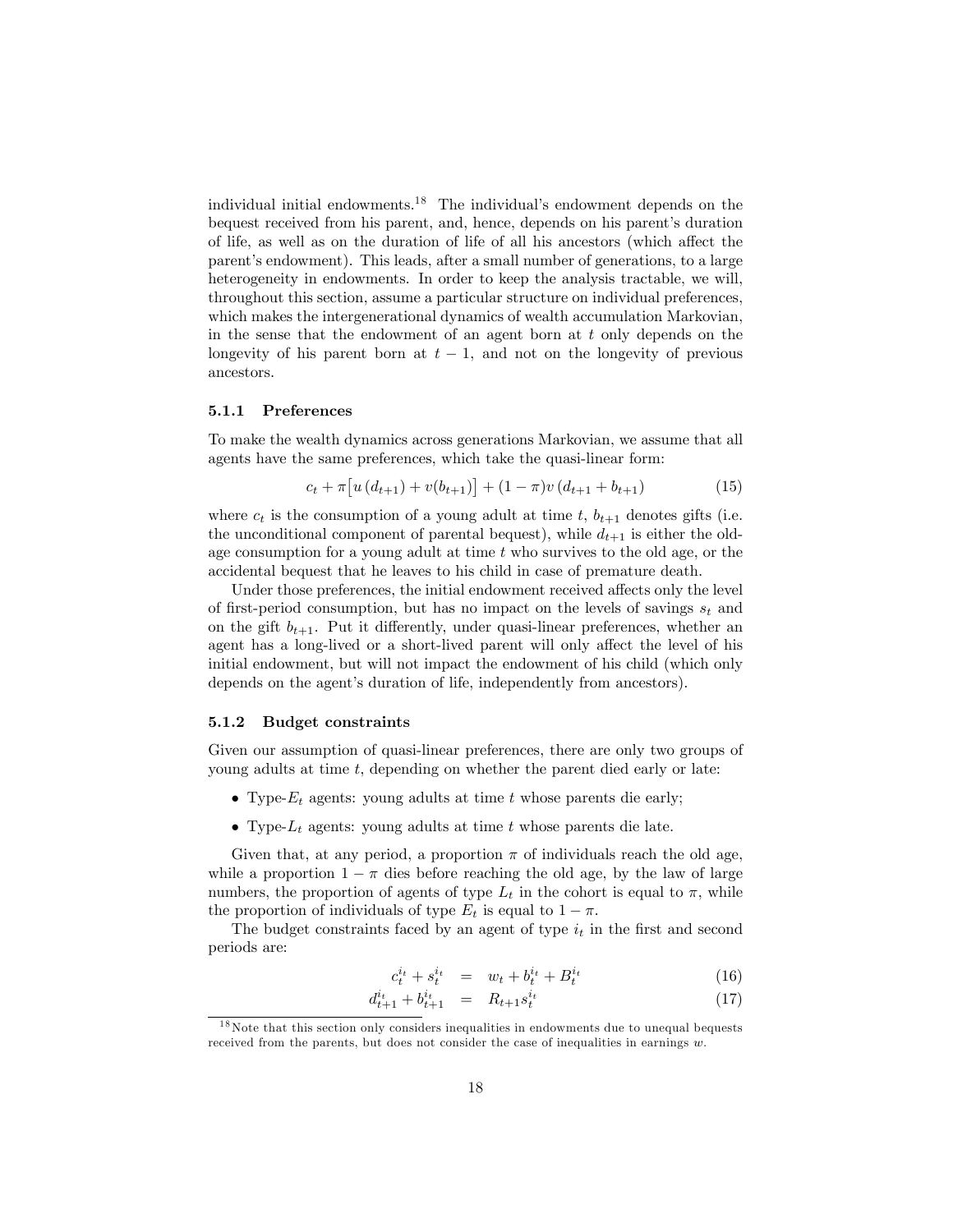where  $b_t^{i_t}$  is the gift, i.e. the unconditional component of bequests received from the parents (which is the same for all agents, whatever the realized longevity of parents is). On the contrary,  $B_t^{i_t}$  is the accidental component of bequest received at the death of his parent. This is conditional on the duration of life of the parent. If the parent dies early, it is equal to the savings of his parent, multiplied by the interest factor,  $R_t$ , so that  $B_t^{E_t} = R_ts_{t-1}$ . If the parent dies late, then there is no accidental bequest and and  $B_t^{L_t} = 0$ .

Hence the associated intertemporal budget constraint is:

$$
w_t + b_t^{i_t} + B_t^{i_t} = c_t^{i_t} + \frac{b_{t+1}^{i_t} + d_{t+1}^{i_t}}{R_{t+1}}
$$
\n
$$
(18)
$$

Obviously, individuals of type  $E_t$ , for whom  $B_t^{i_t} > 0$ , face better budget conditions than agents of type  $L_t$ , for whom  $B_t^{i_t} = 0$ . All agents face the same prices, but the initial endowment is higher for individuals who received an accidental bequest due to the premature death of their parent.

### 5.1.3 Production

Production takes place with labour  $\ell_t$  and capital  $k_t$ , according to a production function with constant returns to scale:

$$
Y_t = F(k_t, \ell_t) \tag{19}
$$

Under our assumptions, i.e. each young individual supplies 1 unit of labour inelastically, and each cohort being a continuum of size 1, we have  $\ell_t = \ell = 1$ . Hence, throughout this section, we will write the production process as:

$$
Y_t = f(k_t) \tag{20}
$$

where  $f(k_t) \equiv F(k_t, 1)$ .

Capital fully depreciates after one period of use. Hence the capital accumulation equation is:

$$
k_{t+1} = \pi s_t^{L_t} + (1 - \pi)s_t^{E_t}
$$
\n(21)

Factors are paid at their marginal productivity:

$$
w_t = f(k_t) - k_t f'(k_t) \tag{22}
$$

$$
R_t = f'(k_t) \tag{23}
$$

### 5.2 The laissez-faire

The problem of a type  $i_t$  agent is:

$$
\max_{c^{i_t}, d^{i_t}_{t+1}, b^{i_t}_{t+1}} c^{i_t}_t + \pi \left[ u(d^{i_t}_{t+1}) + v(b^{i_t}_{t+1}) \right] + (1 - \pi) \left[ v(d^{i_t}_{t+1} + b^{i_t}_{t+1}) \right]
$$
\ns.t. 
$$
w_t + b^{i_t}_t + B^{i_t}_t = c^{i_t}_t + \frac{d^{i_t}_{t+1} + b^{i_t}_{t+1}}{R_{t+1}}
$$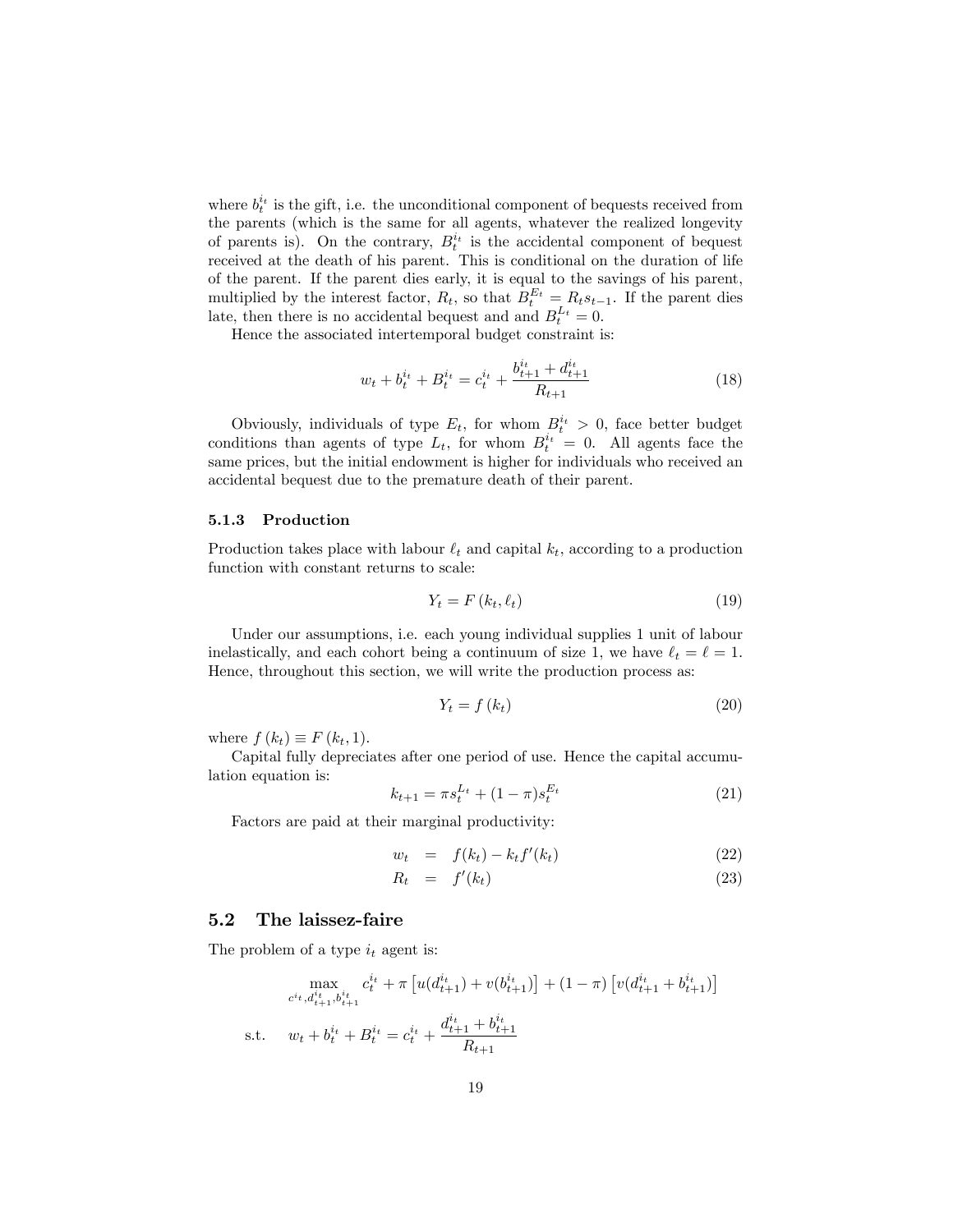The FOCs of this problem yield  $u'(d_{t+1}^{i_t}) = v'(b_{t+1}^{i_t}),$  and:

$$
R_{t+1}\left[\pi u'(d_{t+1}^{i_t}) + (1-\pi)\left[v'\left(d_{t+1}^{i_t} + v'^{-1}\left(u'(d_{t+1}^{i_t})\right)\right)\right]\right] = 1.
$$
 (24)

This implies that  $d_{t+1}^{i_t}$  is independent from the wealth initially inherited (i.e. the same for  $i_t = E_t, L_t$ . Let us denote the second-period consumption level satisfying the above expression as  $\check{d}_{t+1}$ . Given that  $u'(d_{t+1}^{i_t}) = v'(b_{t+1}^{i_t}),$  it is straightforward to see that the level of unconditional bequest is:

$$
b_{t+1}^{i_t} = v'^{-1} (u'(d_{t+1}^{i_t})) = v'^{-1} (u'(d_{t+1})) = \check{b}_{t+1}.
$$
 (25)

Thus, whatever the inheritance was, all individuals choose the same level of second-period consumption and gifts, which only depend on time through the interest rate. The only difference between dynasties concerns what is consumed in the first period, which varies depending on what was received from the parent, which can be either  $\check{b}_t$  (for type  $L_t$ ) or  $\check{b}_t + \check{d}_t$  (for type  $E_t$ ).

Hence, ex ante, before the realization of lifetime duration, the population is divided, in the long-run, in two groups: those whose parent died late (type  $L$  in proportion  $\pi$ ) and those whose parent died early (type E in proportion  $(1-\pi)$ ). At the stationary equilibrium, their optimal consumption profiles and gifts are:

$$
c^{E} = w + (\check{d} + \check{b}) - (\frac{\check{d} + \check{b}}{R}) > c^{L} = w + \check{b} - (\frac{\check{d} + \check{b}}{R});
$$
  
\n
$$
d^{E} = d^{L} = \check{d}, \text{ where } \check{d} \text{ is such that } \pi u'(\check{d}) + (1 - \pi) \Big[ v' \Big( \check{d} + v'^{-1} \big( u'(\check{d}) \big) \Big) \Big] = 1/R;
$$
  
\n
$$
b^{E} = b^{L} = \check{b}, \text{ where } \check{b} = v'^{-1} \big( u'(\check{d}) \big).
$$

Proposition 7 summarizes our results regarding the stationary equilibrium.

**Proposition 7** At a stationary laissez-faire equilibrium with quasi-linear utility, savings and gifts are independent from initial wealth, and individuals with short-lived parents have higher first-period consumption than individuals with long-lived parents. For a given longevity, individuals of type  $E$  are better off than individuals of type L. Within a given type  $i = E, L$ , the long-lived is better off than the short-lived.

### **Proof.** See above. ■

In comparison with the baseline model, a major difference lies in the fact that inequalities in the parent's duration of life lead here to inequalities in endowments at the next generation, and, hence, to well-being inequalities for a given longevity. However, it remains true, as in the baseline model, that, within a given type, short-lived individuals are worse off than long-lived individuals.

It should be stressed that survival conditions, summarized here by the parameter  $\pi$ , have a crucial impact on the distribution of wealth and well-being in the economy. To see this, let us note that, when life expectancy is low, there are lots of young individuals who benefit from accidental bequests. Also, they are likely to inherit small amounts of accidental bequest, because people facing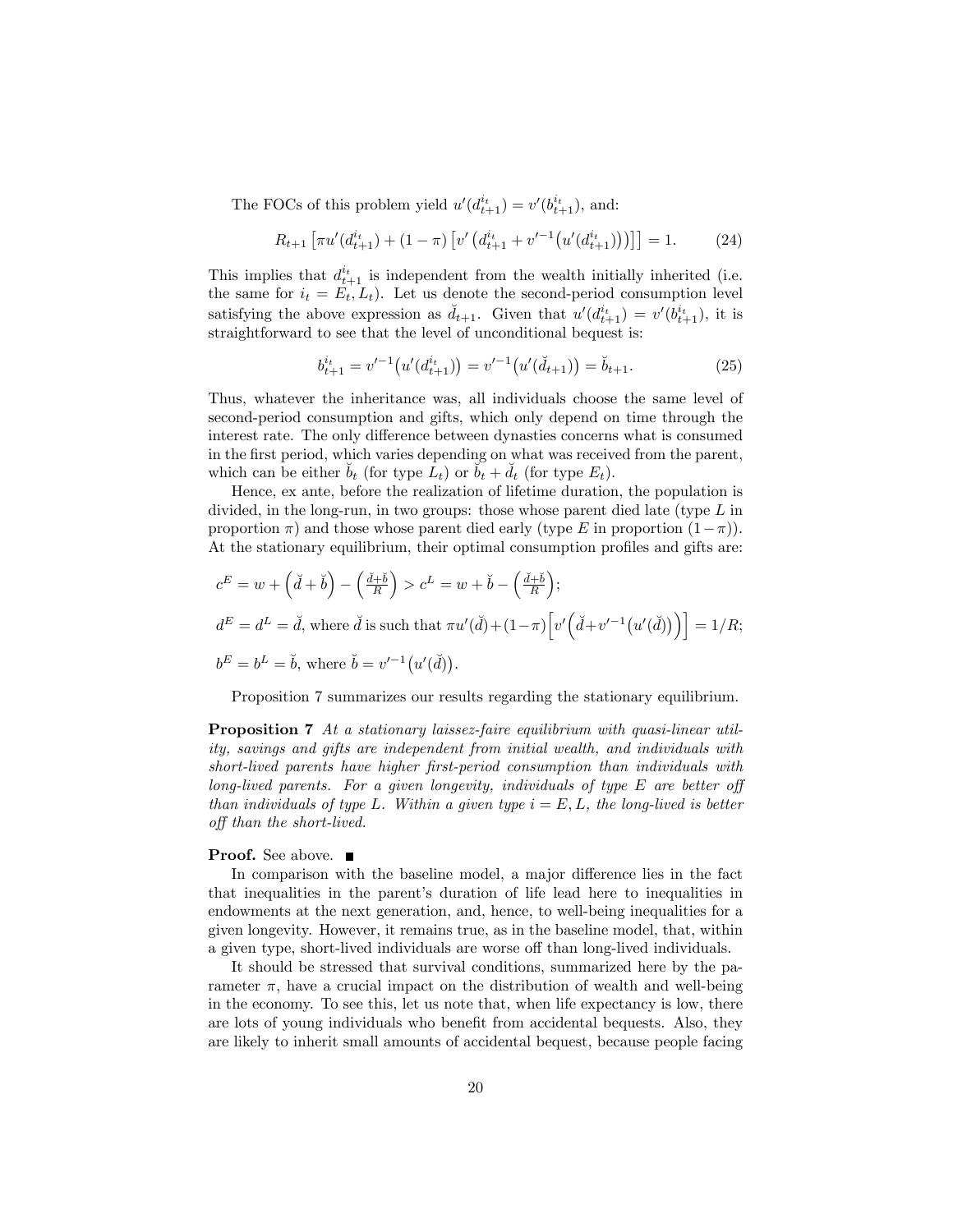a large probability of dying save less. On the contrary, when life expectancy is high, there are fewer young individuals who receive accidental bequests, implying that wealth is much more concentrated in the hands of the few ones who could benefit from those bequests. Moreover, since life expectancy is high, savings are likely to be higher so that each of the few inheritants receives a higher accidental bequest. Therefore, our framework provides a purely demographic explanation for the widely documented rise in wealth inequalities: inequalities would be reinforced by the improvement of survival conditions, which both raises the average size of accidental bequests and reduces the proportion of heirs in the population. That explanation is in line with Miyazawa (2006).

### 5.3 The utilitarian optimum

#### 5.3.1 The utilitarian optimum optimorum

Like before, we first derive the utilitarian optimum optimorum, where the planner can control for both savings consumed in old age  $d^i$  and the accidental bequest  $e^i$ . We consider here the problem of a social planner who selects the levels of consumptions, gifts, accidental bequests and capital so as to maximize the average lifetime welfare prevailing at the stationary equilibrium, while satisfying the resource constraint of the economy prevailing at the steady-state:

$$
\max_{c^i, d^i, b^i, e^i, k} \quad (1 - \pi)c^E + \pi(1 - \pi) \left[ u(d^E) + v(b^E) \right] + (1 - \pi)^2 v(b^E + e^E) \n+ \pi c^L + \pi^2 \left[ u(d^L) + v(b^L) \right] + \pi(1 - \pi)v(b^L + e^L) \ns.t. \qquad f(k) = \pi c^L + (1 - \pi)c^E + (1 - \pi)b^E + \pi(1 - \pi)d^E \n+ (1 - \pi)^2 e^E + \pi b^L + \pi^2 d^L + \pi(1 - \pi)e^L + k
$$

The solution to this problem is not unique because of the linearity in  $c^E$ and  $c^L$ , which makes any allocation of first-period consumption between groups  $E$  and  $L$  indifferent for a given level of aggregate first-period consumption. Without loss of generality, we will focus here on the case where  $c^E = c^L$ .<sup>19</sup>

The FOCs yield  $u'(d^E) = u'(d^L)$ , so that  $d^E = d^L$ . Also, for any  $i = E, L$ we obtain  $\pi v'(b^i) + (1 - \pi)v'(b^i + e^i) = v'(b^i + e^i) = 1$ . Hence, we necessarily have  $e^i = 0$  and  $b^E = b^L = v'^{-1}(1)$ . Similarly,  $u'(d^E) = u'(d^L) = 1$ , so that  $b^E = b^L = u'^{-1}(1)$ . By assumption,  $u'^{-1}(1) > v'^{-1}(1)$ , so that savings are larger than gifts. Finally, the optimal intertemporal allocation of resources implies that  $f'(k) = 1$ . Proposition 8 summarizes these results.

Proposition 8 At any long-run utilitarian optimum optimorum with quasilinear utility, there is no accidental bequest  $(e^{i} = 0)$  and individuals of types E and  $L$  benefit from the same gifts, which are smaller than savings. The capital stock satisfies the Golden Rule  $f'(k) = 1$ . There exists a long-run utilitarian

 $19\,\text{We}$  consider this specific solution as it simplifies comparisons with the egalitarian optima below.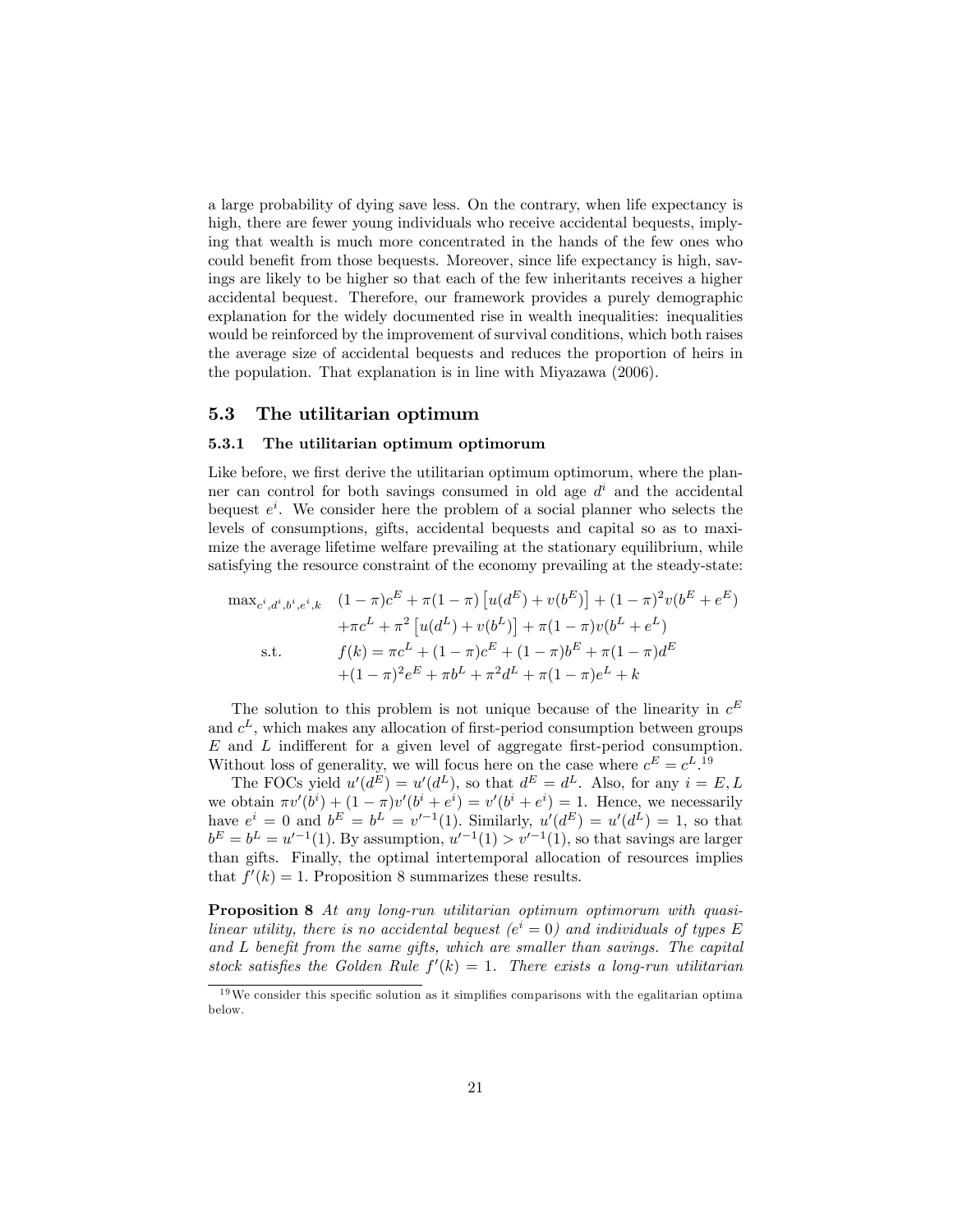optimum optimorum such that Örst-period consumption is the same for individuals of types  $E$  and  $L$ . Short-lived individuals are worse off than long-lived ones if and only if  $u(d) = u \circ u'^{-1}(1) > 0$ .

The decentralization of that optimum requires a system of intergenerational lump-sum transfers leading to the Golden Rule. The decentralization requires also either introducing full collective annuitization (i.e.,  $\alpha = 1$ ) or introducing full taxation of accidental bequests (i.e.,  $\theta = 1$ ).

**Proof.** The first part of Proposition 8 follows from the above FOCs of the plannerís problem. Regarding the decentralization, it is achieved by comparing the FOCs of the agent's problem in Section 2.3 rewritten at time  $t$  for agents of types E and L with the FOCs of the utilitarian planner's problem.  $\blacksquare$ 

Proposition 8 states that, as in the baseline static model, the long-run utilitarian optimum optimorum involves zero accidental bequests. Hence, without surprise, the decentralization of the long-run utilitarian optimum optimorum requires, as in the baseline model, a full taxation of accidental bequests, or, alternatively, a full annuitization of savings. Thus the conventional 100 % tax view still holds here, as in the baseline static model.

The only difference with respect to the baseline model is that annuitization or accidental bequests taxation does not suffice here to decentralize the social optimum, since individual savings decisions may lead to under- or overaccumulation of capital. Hence intergenerational lump-sum transfers are needed here. Note, however, that since accidental bequest are null at the optimum optimorum, there is no heterogeneity in initial endowments received by the agent,  $B_i = e_i = 0$ , and thus the decentralization of the long-run utilitarian optimum does not require to have intra-generational lump sum transfers. $20$ 

### 5.3.2 The utilitarian constrained optimum

Let us now consider the constrained utilitarian optimum, where the social planner cannot control for both  $d^i$  and  $e^i$ , but faces the constraint  $e^i = d^i$ . The problem of the utilitarian social planner is:

$$
\max_{c^i, d^i, b^i, k} \quad (1 - \pi)c^E + \pi(1 - \pi) \left[ u(d^E) + v(b^E) \right] + (1 - \pi)^2 v(b^E + d^E) \n+ \pi c^L + \pi^2 \left[ u(d^L) + v(b^L) \right] + \pi(1 - \pi)v(b^L + d^L) \n\text{s.t.} \quad f(k) = \pi c^L + (1 - \pi)c^E + (1 - \pi)b^E + (1 - \pi)d^E \n+ \pi b^L + \pi d^L + k
$$

Like before, we focus, without loss of generality, on the solution where  $c^E =$  $c^L$ . The FOCs yield, for each  $i = E, L, \pi u'(d^i) + (1 - \pi)v'(b^i + d^i) = \pi v'(b^i) + (1 - \pi)v'(b^i)$  $\pi$ )v'( $b^i + d^i$ ), so that  $u'(d^i) = v'(b^i)$ , and  $d^i > b^i$ . Therefore,  $b^i = v'^{-1}(u'(d^i))$ 

 $20$ Note that, in case of inequalities in endowments across dynasties at time 0, the equality between  $c^E$  and  $c^L$  is not achieved at  $t = 0$ . But given the full taxation of accidental bequests, we know that, at the stationary equilibrium, the equality  $c^E = c^L$  will necessarily prevail. Thus the decentralization of the long-run utilitarian optimum does not require intragenerational lump-sum transfers.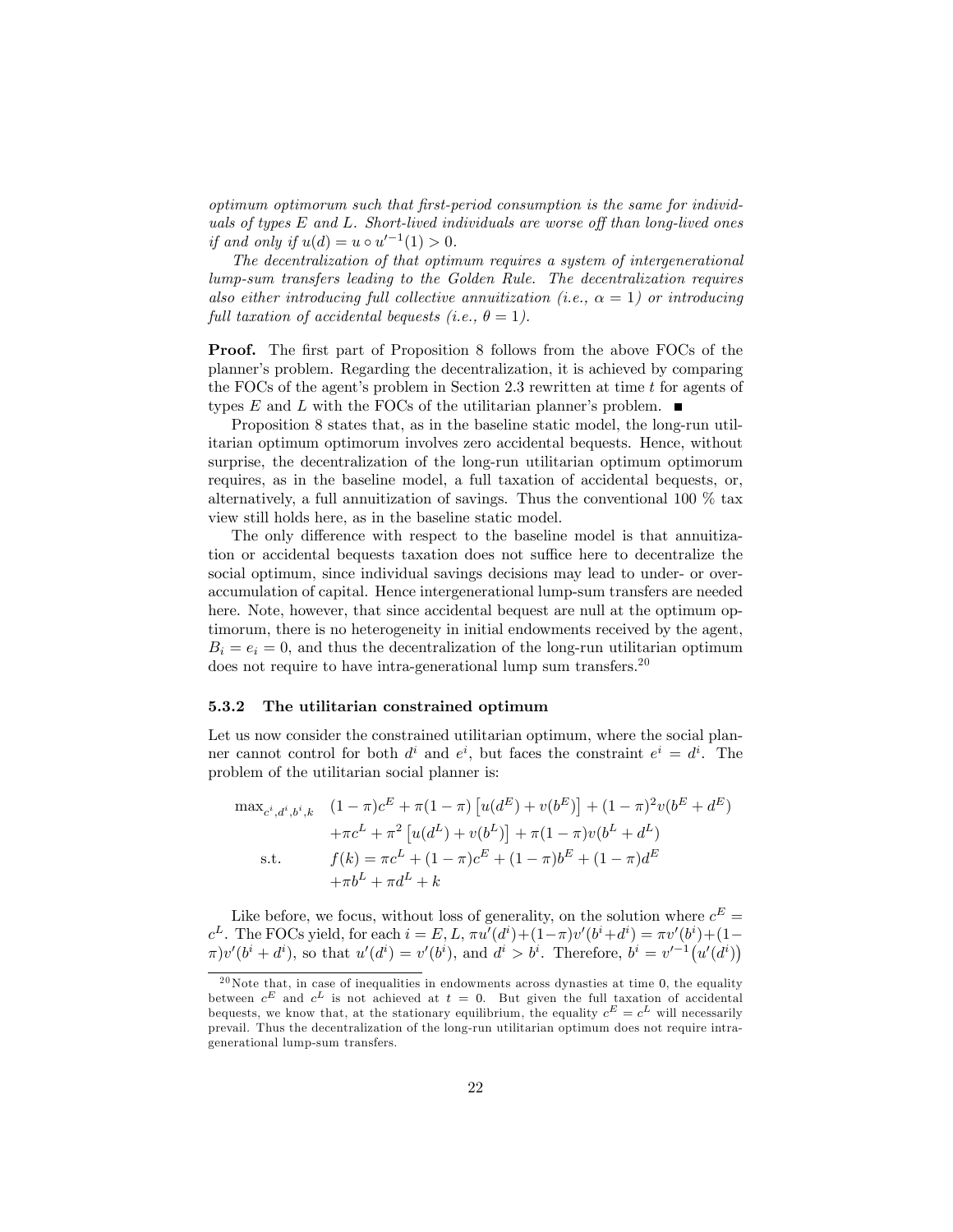Also, for any  $i = E, L$  we obtain  $\pi u'(d^i) + (1 - \pi)v'(b^i + d^i) = \pi u'(d^i) + (1 - \pi)v'(b^i)$  $\pi)v'(d^{i}+v'^{-1}(u'(d^{i})))=1.$  Hence,  $d^{E}=d^{L}$  and  $b^{E}=b^{L}$ . Furthermore, the optimal intertemporal allocation of resources implies that  $f'(k) = 1$ , so that  $1/R = 1$ . The optimal levels of savings and gifts are the same as in a laissezfaire equilibrium provided the capital level takes its socially optimal level. To achieve this optimum, we thus only need to equalize initial wealths and modify capital accumulation to reach the Golden Rule level.

Proposition 9 At the long-run constrained utilitarian social optimum with quasilinear utility and equal first-period consumption, old-age consumption and gifts are identical for all individuals, the former is larger than the latter  $(d > b)$ , and accidental bequests are positive. The capital stock satisfies the Golden Rule. Within a given type  $i = E, L$ , the long-lived is better off than the short-lived.

Decentralization of that optimum requires a system of intergenerational lumpsum transfers leading to the Golden Rule, as well as a system of intragenerational lump-sum transfers equalizing endowments across types E and L.

**Proof.** The proof follows the same lines as the one of Proposition 8.

The constrained utilitarian optimum involves the same capital stock as the optimum optimorum. Moreover, like at the optimum optimorum, consumptions are equalized across types, and gifts as well. However, an important difference with respect to the utilitarian optimum optimorum is here that the individuals leave more to their children when they die early than when they die late, since  $d + b > b$ , unlike what prevailed at the unconstrained utilitarian optimum where there were no accidental bequests. But the additional bequest left by short-lived parents will not be enjoyed by his child, since the system of lump-sum transfers equalizes, by construction, the initial endowments across types  $E$  and  $L$ . Thus, although short-lived parents are allowed here to give an accidental bequest, their children are not allowed to consume it.

### 5.4 The ex post egalitarian optimum

#### 5.4.1 The ex post egalitarian optimum optimorum

At the stationary equilibrium, and allowing for accidental bequest  $e$  different from old-age consumption of the surviving people d, there are four groups of individuals ex post:

- Individuals who die early and whose parents died early: they have utility  $U^{ESL} = c^{E} + v(b^{E} + e^{E});$
- Individuals who die late and whose parents died early: they have utility  $U^{ELL} = c^{E} + u(d^{E}) + v(b^{E});$
- Individuals who die early and whose parents died late: they have utility  $U^{LSL} = c^L + v(b^L + e^L);$
- Individuals who die late and whose parents died late: they have utility  $U^{LLL} = c^L + u(d^L) + v(b^L).$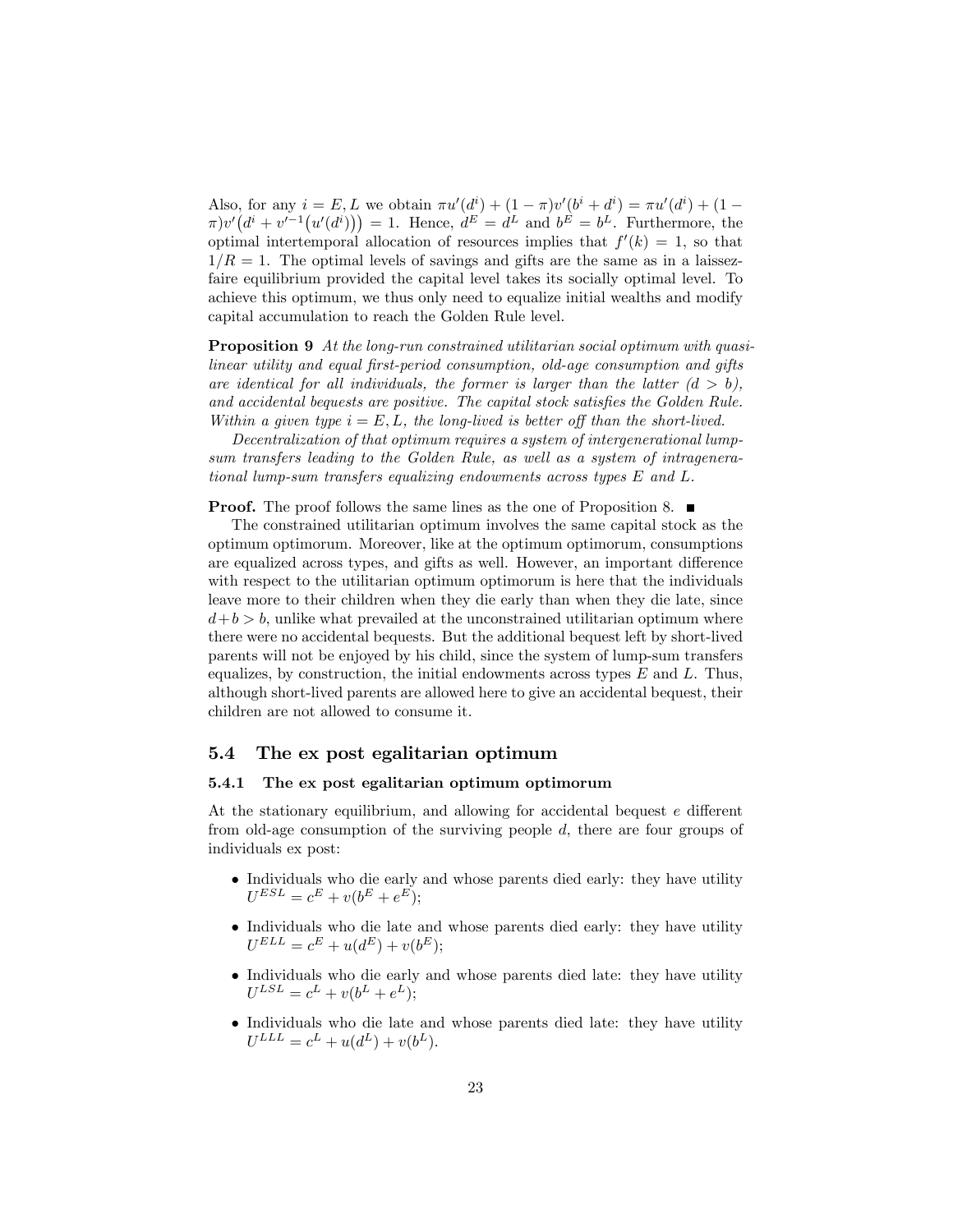Let us consider the problem of a social planner who maximizes the realized lifetime well-being of the worst off individuals living at the stationary equilibrium. The social planner's problem can be written as follows:

$$
\max_{\substack{c^E, d^E, b^E, e^E \\ c^L, d^L, b^L, e^L, k}} \min\{U^{ELL}, U^{ESL}, U^{LLL}, U^{LSL}\}\
$$
\n
$$
\text{s.t. } f(k) = \pi c^L + (1 - \pi)c^E + \pi(1 - \pi) (d^E + b^E) + (1 - \pi)^2 (e^E + b^E) + \pi^2 (d^L + b^L) + \pi (1 - \pi) (e^L + b^L) + k
$$

From the egalitarian point of view, there should be an equality of all variables across types E and L, that is,  $c^E = c^L = c$ ,  $b^E = b^L = b$ ,  $d^E = d^L = d$ and  $e^E = e^L = e$ . Thus the planning problem can be written as the one of maximizing lifetime utility at the stationary equilibrium under the egalitarian constraint:

$$
c + u(d) + v(b) = c + v(b + e).
$$

which guarantees that long-lived and short-lived agents are equally well-off.

Hence the social planner's problem can be written as follows:

$$
\max_{c,b,d,e,k} c + u(d) + v(b)
$$
  
s.t.  $f(k) = c + b + \pi d + (1 - \pi)e + k$   
 $u(d) + v(b) = v(b + e)$ 

The Lagrangian for this problem is

$$
\mathcal{L} = c + u(d) + v(b) + \mu \left[ f(k) - c - b - \pi d - (1 - \pi)e - k \right] + \lambda \left[ u(d) + v(b) - v(b + e) \right].
$$

The FOCs are similar to the ones in Section 4.1. The one difference is that utility is linear in first-period consumption, so that  $\mu = 1$ . We still have that  $v'(b) = u'(d)$ , so that  $b < d$ , but we do not have necessarily  $c > d$ . The FOCs imply that  $\lambda < 0$ ,  $u'(d) = \frac{\pi}{1-\lambda} < 1$  and  $(1-\lambda)v'(b) = 1 - \lambda v'(b+e)$ , which can be written  $1 - v'(b) = -\lambda [v'(b) - v'(b + e)].$  Given that  $1 > u'(d) = v'(b)$  and  $\lambda < 0$ , we obtain  $v'(b) > v'(b + e)$  and therefore  $e > 0$ . Thus the conventional 100 % tax view does not hold here.

Proposition 10 At the long-run ex post egalitarian optimum optimorum with quasi-linear utility, consumptions, gifts and accidental bequests are equal across types  $E$  and  $L$ , while the capital stock satisfies the Golden Rule. Accidental bequests are augmented with respect to the laissez-faire, and the short-lived and long-lived are equally well off.

The decentralization of that optimum requires a system of intergenerational lump-sum transfers leading to the Golden Rule, as well as a system of intragenerational lump-sum transfers equalizing endowments across types E and L. The decentralization requires also imposing no annuitization (i.e.,  $\alpha = 0$ ), and introducing either life insurance  $a > 0$  or a subsidy on accidental bequests  $\theta < 0$ .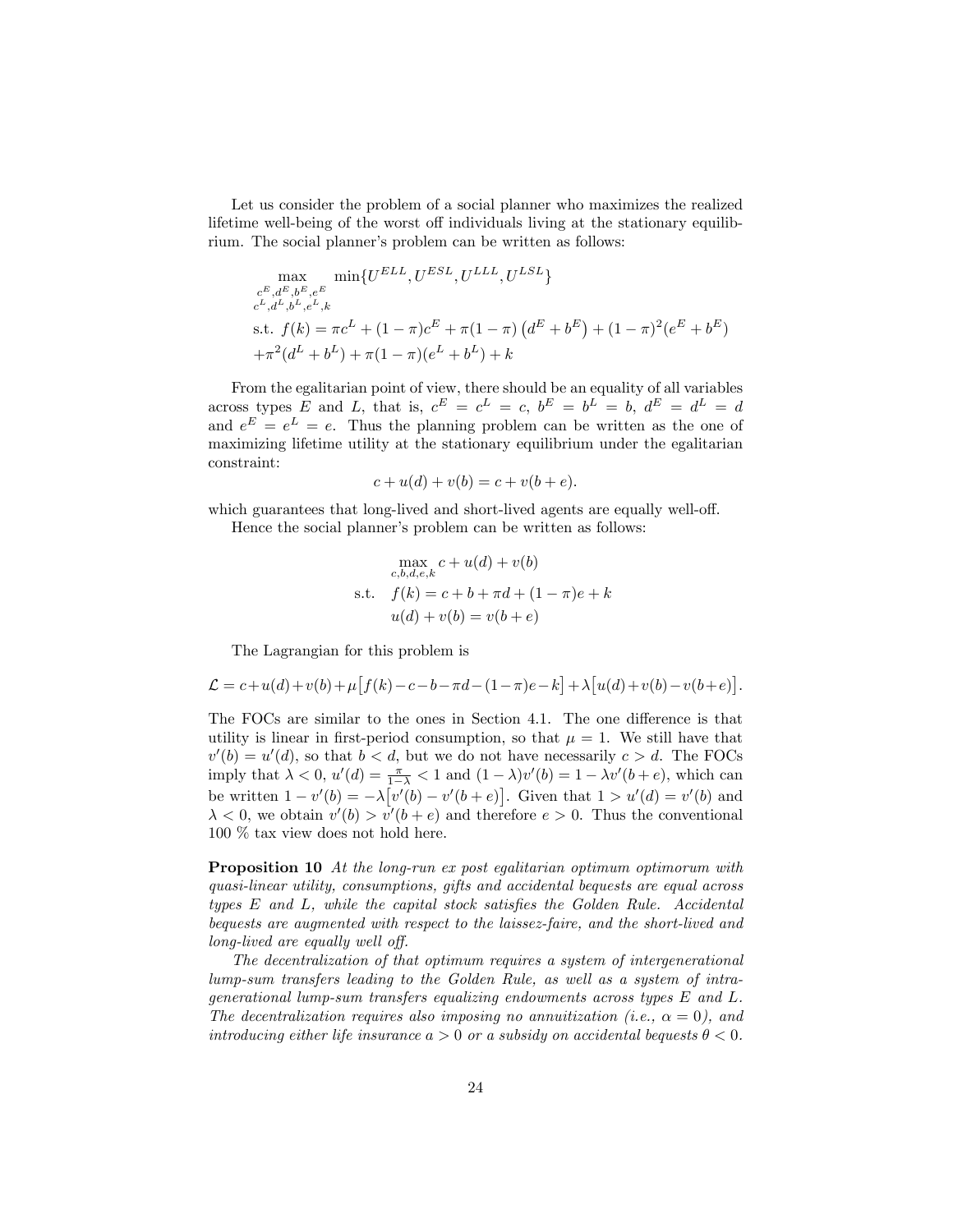**Proof.** The first part of Proposition 10 follows from the above FOCs of the planner's problem. Regarding the decentralization, it follows the same lines as the one of Proposition 5.  $\blacksquare$ 

The ex post egalitarian optimum involves the Golden Rule capital level, as well as a full equalization of lifetime welfare across all individuals (long-lived and short-lived) and across dynasties (i.e. types  $E$  and  $L$ ).

Proposition 10 informs us on the robustness of the results obtained in the baseline model. It appears that, as in the static model, the decentralization of the egalitarian optimum still requires to subsidize accidental bequests (even though this is not sufficient here to fully decentralize the egalitarian optimum).

The subsidization of accidental bequests is not, in the above setting, incompatible with the equalization of lifetime utilities across children of short-lived and long-lived parents, since, in our framework, parents are interested in what they give to their child (net of inheritance tax), and not in what their child actually receives (including lump sum transfers aimed at equalizing endowments across types).<sup>21</sup> This explains why the decentralization of the egalitarian optimum involves, in a first-best setting, both subsidizing accidental bequests (so as to increase the well-being of the prematurely dead through a higher joy of giving), while, at the same time, redistributing the transmitted wealth (in a lump-sum way) in such a way as to equalize the endowments of the young across dynasties. That policy mix allows the full equalization of the well-being of the long-lived and the short-lived without preventing the equalization of endowments (and, thus, of lifetime well-being) among the children of the next generation.<sup>22</sup>

But then what would happen if, alternatively, parents would be interested in what they give to their child net of all taxes and transfers, that is, in what their child actually receives? Would accidental bequests still be subsidized in that alternative setting? Proposition 11 provides the answer. $23$ 

Proposition 11 Suppose now that parents are interested in what they give to their children net of all taxes and transfers. Then the decentralization of the long-run ex post egalitarian optimum requires a system of intergenerational lump-sum transfers leading to the Golden Rule. In the absence of annuitization (i.e.,  $\alpha = 0$ ) and life insurance (i.e.,  $a = 0$ ), the decentralization requires also imposing a tax on accidental bequests  $0 < \theta < 1$  and a tax  $\tau$  on second-period consumption.

**Proof.** See the Appendix.  $\blacksquare$ 

Proposition 11 states that, once parents are interested in what their child receive net of all taxes and transfers, it is no longer the case that the decen-

 $^{21}$ Thus, in that setting, the short-lived parent's well-being is not affected by the fact that their children will have to pay some lumpsum taxes, and, hence, will not enjoy the whole bequest left by their parent.

 $22$ Note, however, that, in a second-best world with limited available policy instruments, such a policy mix could not be implemented, and hence there could be a tension between equalizing the well-being across durations of life and across dynasties.

<sup>&</sup>lt;sup>23</sup> Obviously, that alternative setting presupposes a strong form of transparency, in the sense that parents are here able to anticipate, for any level of saving, what their children will exactly receive in case of their premature death or in case of them reaching the old age.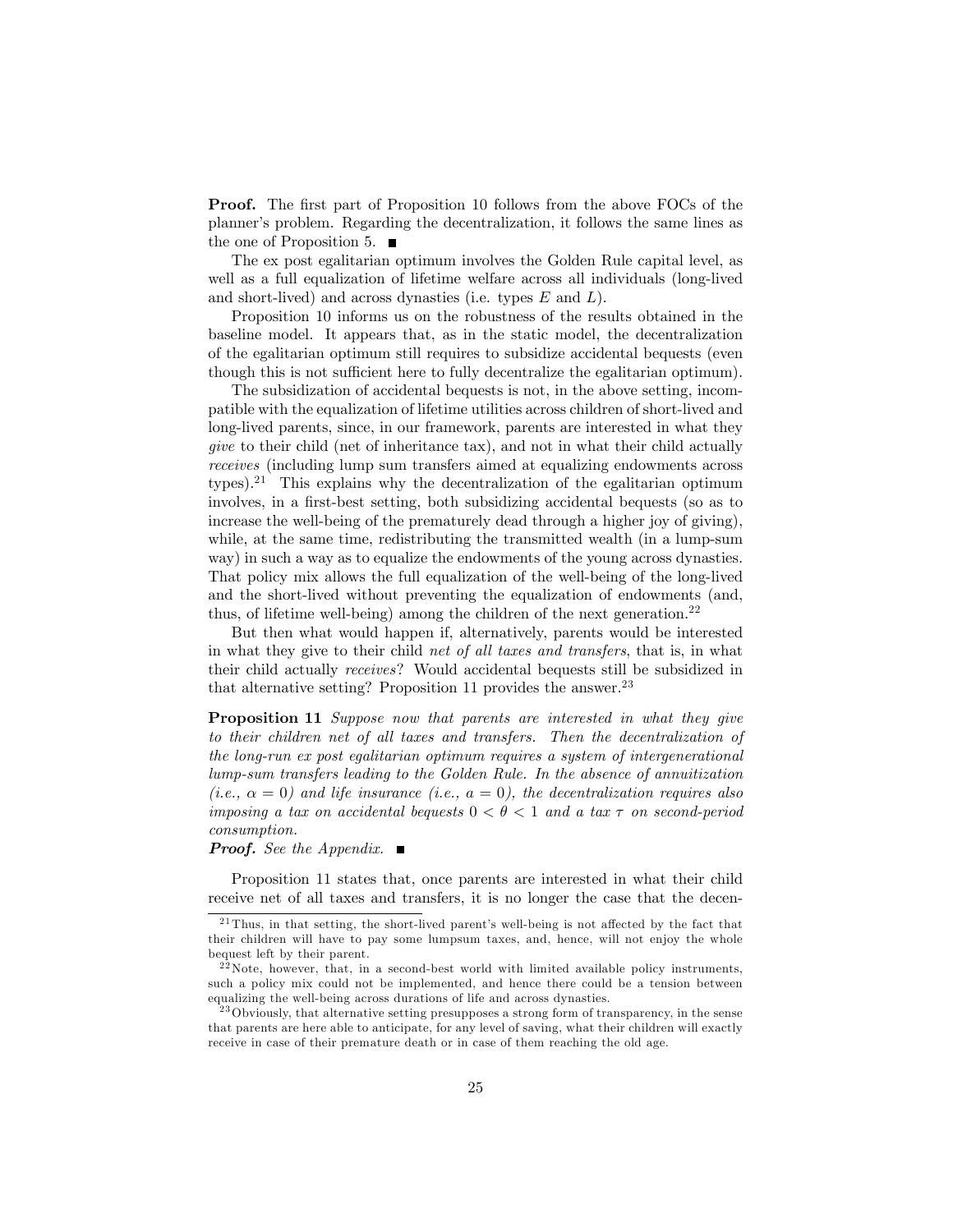tralization of the ex post egalitarian optimum involves a subsidy on accidental bequests. Actually, the decentralization requires here not to subsidize, but to tax accidental bequests. Moreover, the decentralization of the ex post egalitarian optimum requires also to tax old-age consumption.

The underlying intuition goes as follows. Once parents are interested in what their children actually receive (i.e. in their initial endowment net of all taxes and transfers), then, given the equalization of lifetime utilities across children of types  $E$  and  $L$ , the joy of giving terms of all parents become equal, whatever these have a long life or a short life (since parents care about children's endowments, which are equalized). Hence, one can no longer rely on accidental bequests to reduce welfare inequalities between the long-lived and the short-lived. This tends to annihilate the redistributive motive for subsidizing accidental bequests.

Moreover, given that short-lived and long-lived individuals share the same first-period utility, and the same joy of giving term, the equalization of lifetime welfare across them requires here  $u(d) = 0$ , that is, old-age consumption d fixed to the monetary equivalent to being dead  $\bar{c}$  (i.e. such that  $u(\bar{c}) = 0$ ). This explains why a tax on old-age consumption is here required (unlike above).

The comparison of Propositions 10 and 11 reveals that whether one should tax or subsidize accidental bequests depends crucially on the precise formulation of the joy of giving motive. But it should be stressed, however, that Proposition 11 does not recommend the full taxation of accidental bequests (since we have  $\theta$  < 1). Thus it still remains true, under that alternative formulation, that the standard 100 % tax view on accidental bequests is challenged.

#### 5.4.2 The ex post egalitarian constrained optimum

Let us now turn back to our baseline assumption on joy of giving, and consider the constrained egalitarian optimum. This amounts to considering a stationary equilibrium where the accidental bequest is necessarily equal to the old-age consumption of the surviving people (i.e.  $e^i = d^i$ ). In that case, the social planner's problem becomes:

$$
\max_{\substack{c^E, d^E, b^E \\ c^L, d^L, b^L, k}} \min\{U^{ELL}, U^{ESL}, U^{LLL}, U^{LSL}\}\
$$
\n
$$
\text{s.t. } f(k) = \pi \left[c^L + d^L + b^L\right] + (1 - \pi) \left[c^E + d^E + b^E\right] + k
$$

where  $U^{ELL} = c^{E} + u(d^{E}) + v(b^{E}), U^{ESL} = c^{E} + v(b^{E} + d^{E}), U^{LLL} = c^{L} +$  $u(d^{L}) + v(b^{L})$  and  $U^{LSL} = c^{L} + v(b^{L} + d^{L}).$ 

From the egalitarian point of view, we should have  $c^E = c^L = c$ ,  $b^E = b^L = b$ and  $d^E = d^L = d$ . As argued before, imposing the egalitarian outcome,  $U^{iSL} =$  $U^{iLL}$  $\forall i$ , implies that  $d < \tilde{d}$ , which goes against our assumption. Thus, under  $d > d$ , we have  $u(d) + v(b) > v(d) + v(b) > v(d + b)$ : the long-lived is better-off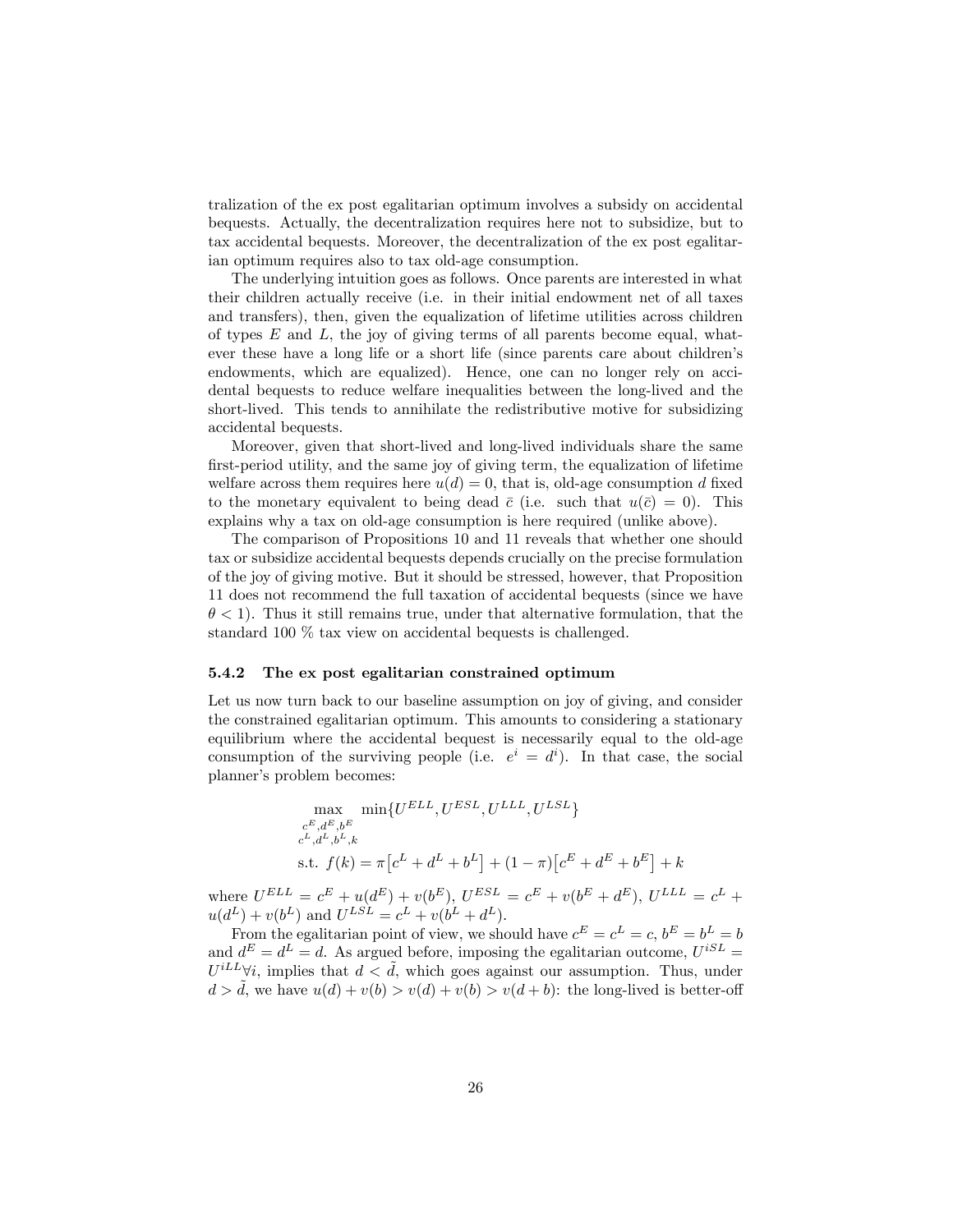than the short-lived. Therefore, the problem can be written as:

$$
\max_{c,b,d,e,k} c + v(d+b)
$$
  
s.t.  $f(k) = c + b + d + k$ 

The Lagrangian for this problem is:

$$
\mathcal{L} = c + v(d+b) + \mu \big[ f(k) - c - b - d - k \big].
$$

The FOCs require  $v'(d + b) = 1$ . Note that the division of  $d + b$  between d and  $b$  does not matter here, because it affects the short-lived in the same way. Given the constraint of doing the maximum for the short-lived, one can still maximize the utility of the long-lived, which then implies the usual  $v'(b) = u'(d)$ .

Proposition 12 At the long-run ex post egalitarian constrained optimum with quasi-linear utility, consumptions, gifts and accidental bequests are equal across types  $E$  and  $L$ , while the capital stock satisfies the Golden Rule. Old-age consumption must be larger than gifts  $(d > b)$ . Within a given type  $i = E, L$ , the long-lived remains better off than the short-lived.

The decentralization of that optimum requires a system of intergenerational lump-sum transfers leading to the Golden Rule, as well as a system of intragenerational lump-sum transfers equalizing endowments across types E and L. The decentralization requires also imposing no annuitization  $(\alpha = 0)$ , and introducing either life insurance  $(a > 0)$  or a subsidy on accidental bequests  $(0 < 0)$ .

**Proof.** The proof follows the same lines as the one of Proposition 10.  $\blacksquare$ 

As in Proposition 10, there is here an equalization of lifetime well-being across dynasties for an equal duration of life. However, the main difference is that the ex post egalitarian constrained optimum cannot achieve the equalization of lifetime well-being between the long-lived and the short-lived, unlike what can be done under the ex post egalitarian optimum optimorum. Thus the short-lived has to remain here worse off than the long-lived.

It should be stressed, however, that the main result obtained in the baseline static model still holds in the dynamic OLG economy: it remains optimal to encourage accidental bequests, in such a way as to reduce inequalities in lifetime well-being between the short-lived and the long-lived. Note also that the robustness of that result depends, here again, on the precise specification of the joy of giving term. If parents were interested in what their children receive, then the decentralization would no longer involve a subsidy on accidental bequests, but a tax. However, that tax would be, as above, less than 100 %.

### 6 Conclusions

The goal of this paper consists in revisiting the optimal taxation of accidental bequests by departing from the existing literature in two main ways. First, we paid a particular attention to the fact that individuals may care about what they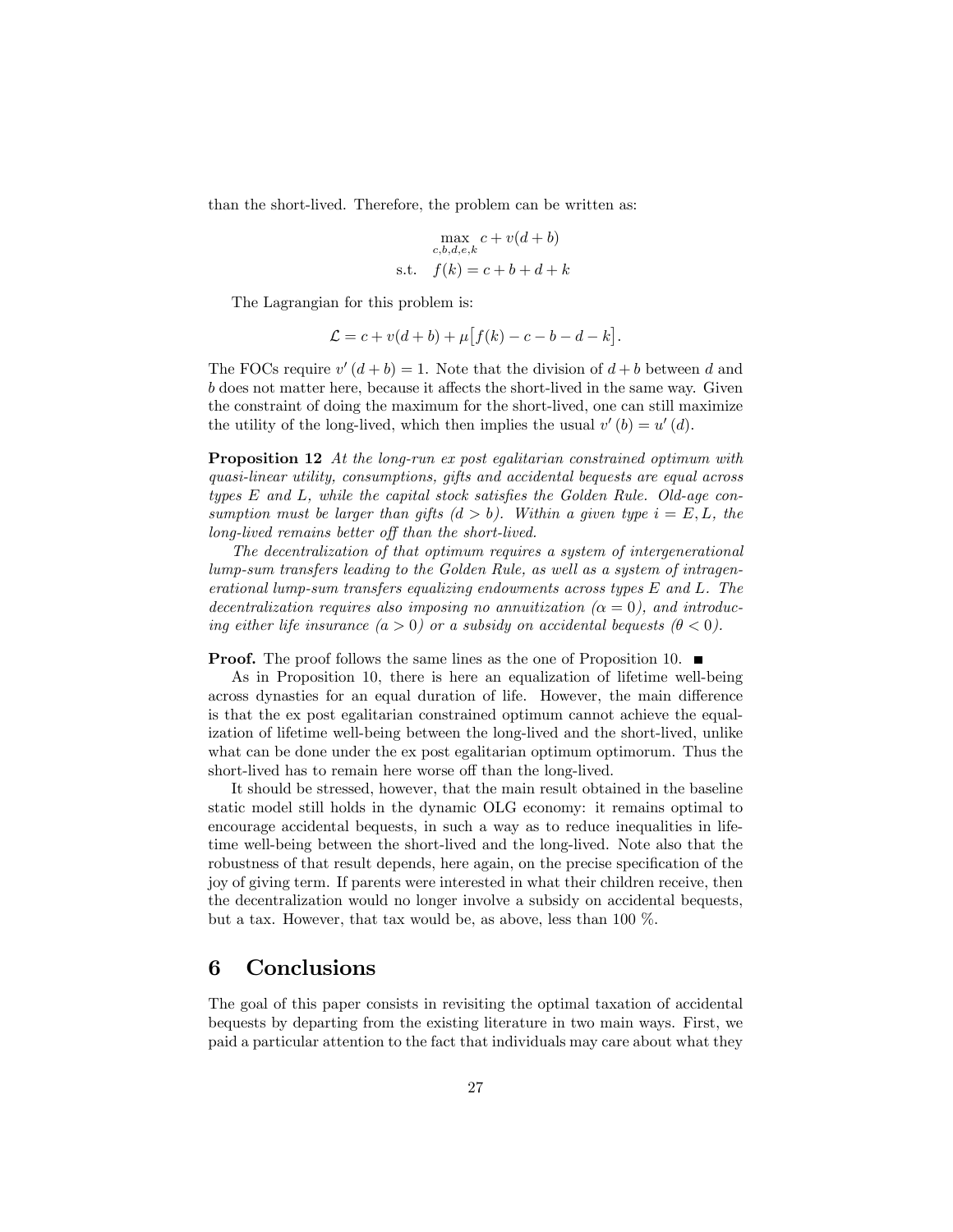would, in case of premature death, leave to their offsprings. Second, we also departed from the standard utilitarian social welfare criterion, and compared it with an ex post egalitarian social criterion, in order to give more weight to the interests of the unlucky prematurely dead persons. The underlying motivation for considering that alternative social criterion is that taxing accidental bequests raises not only an issue in terms of fairness among offsprings, but, also, an issue of fairness in the treatment of short-lived versus long-lived persons.

Our main result is that, once we depart from the literature in those two ways, the conventional view according to which accidental bequests should be taxed at a confiscatory rate is not true anymore. The underlying intuition goes as follows. If individuals care about what they leave to their children in case of premature death, then accidental bequests become a way to allow for an improvement of the situation of the unlucky prematurely dead, and, hence, for a reduction of inequalities in lifetime well-being between the long-lived and the short-lived. Hence, if one pays attention to the compensation of unlucky short-lived persons, this tends to question the conventional 100 % tax view on accidental bequests. From the perspective of inequalities along the lifecycle between long-lived and short-lived individuals, a tax on accidental bequests is unfair to the short-lived. This motivates subsidizing - rather than taxing - accidental bequests.

When examining the robustness of those results to a dynamic OLG model, it is shown that, although the sign of the optimal tax on accidental bequests depends on the form of the joy of giving motive (i.e., on whether parents are interested in what they give or in what their children receive net of all taxes and transfers), it remains true that the  $100\%$  tax view on accidental bequests does not hold under the ex post egalitarian criterion.

What are the implications of our results for policy, and, in particular, for bequest taxation in real economies? To answer that question, it should be first underlined that our analysis assumes a perfect distinction between the unconditional component and the accidental component of bequests (which arises only in case of a premature death). However, in reality, it may be difficult to separate the two components of bequests. One possibility may be to rely, as a proxy, on the age of the deceased. The accidental component is present only in case of premature death, that is, when the age at death of the donor is low. Our analysis can thus provide some support for an  $age-specific$  taxation of bequests, with a tax rate increasing in the age of the deceased. Nevertheless, although the age of the deceased can be used as a proxy, it remains hard to estimate, at a given age of the deceased, which proportion of the total bequest can be regarded as accidental (i.e. would have been consumed in case of a longer life).

That point is a specific case of a broader limitation. Our analysis of the decentralization of the social optimum assumes a first-best setting, where all policy instruments are available. The first-best setting explains why it is possible to achieve the equalization of the well-being of the short-lived and the long-lived without preventing the equalization of endowments among the young. However, in a second-best world with limited available policy instruments, achieving this double equalization may be more difficult, and this may affect the level of the optimal tax rate on accidental bequests. Moreover, in the absence of intergen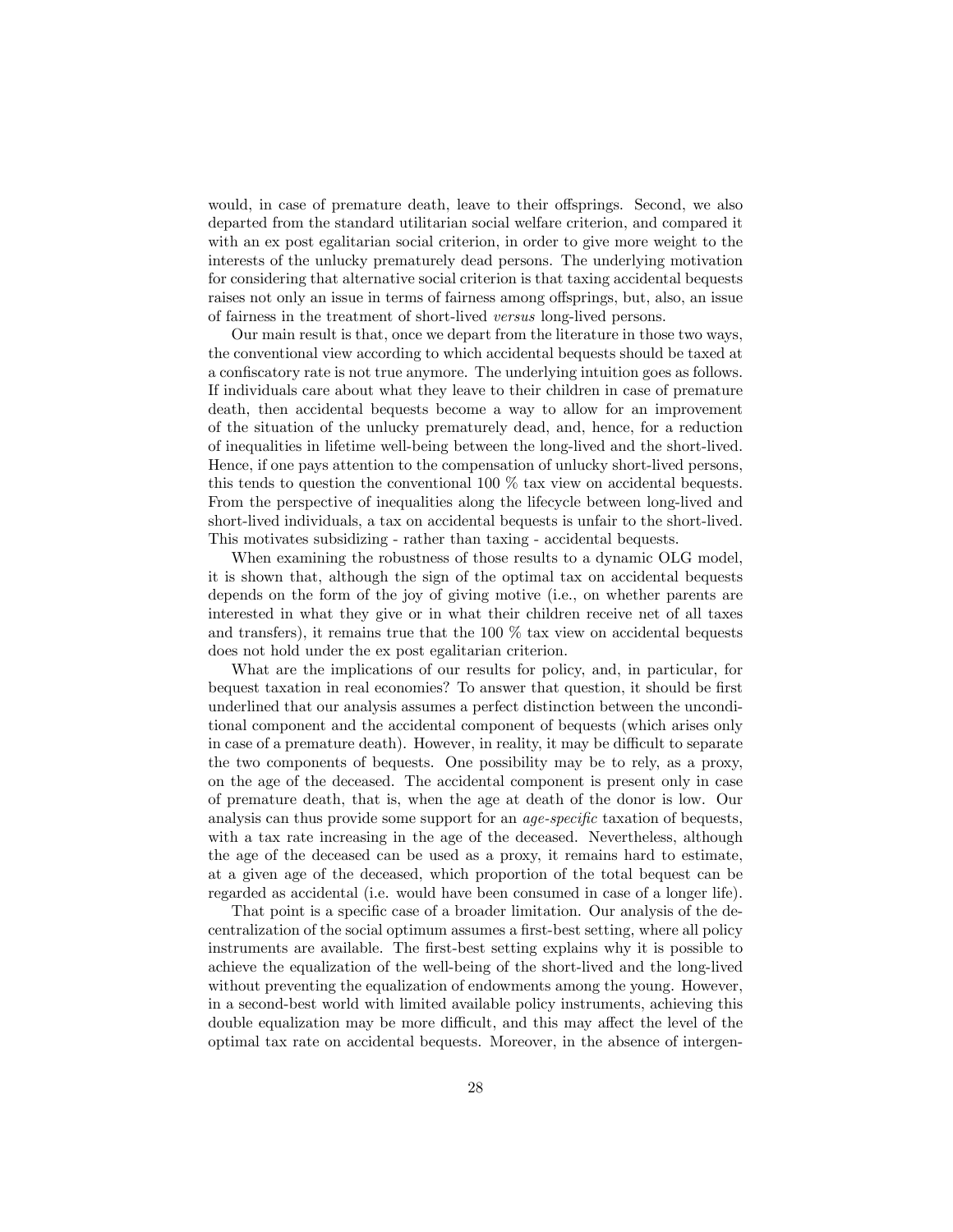erational lump-sum transfers achieving the Golden Rule, the optimal tax on accidental bequests would also depend on its impact on capital accumulation. Those remarks suggest that, although our analysis definitely rules out the 100 % tax view, deeper investigations remain to be done to characterize the optimal taxation of accidental bequests in a more realistic second-best world.

### 7 References

Andreoni, J. (1989): Giving with Impure Altruism: Applications to Charity and Ricardian Equivalence, Journal of Political Economy, 97 (6), 1447-1458.

Blumkin, T. and E. Sadka (2004): Estate taxation with intended and accidental bequests, Journal of Public Economics, 88, 1-21.

Boadway, Robin. (2012): From Optimal Tax Theory to Tax Policy: Retrospective and Prospective Views. MIT Press.

Brown, J. R. (2004): Life Annuities and Uncertain Lifetimes NBER Reporter: Research Summary Spring.

Christensen, K., Johnson, T., Vaupel, J. (2006): The quest for genetic determinants of human longevity: challenges and insights. Nature Review Genetics, 7, 436-448.

Cremer, H., Firouz G. and P. Pestieau (2012): Accidental Bequests: A Curse for the Rich and a Boon for the Poor, Scandinavian Journal of Economics, 114, 1437–1459.

Davidoff, T., Brown, J., Diamond, P. (2005) :Annuities and Individual Welfare, American Economic Review, 95(5), 1573-1590.

Farhi, E. and Werning, I.. (2013): Estate taxation with altruism heterogeneity. American Economic Review, Papers and Proceedings, 103, 3.

Fleurbaey, M., Leroux, M.L., Ponthiere, G. (2014): Compensating the Dead, Journal of Mathematical Economics, 51 (C), 28-41.

Fleurbaey M., Leroux M.L., Pestieau, P. and G. Ponthiere (2016): Fair retirement under risky lifetime, International Economic Review, 57 (1), 177-210.

Fleurbaey, M. and F. Maniquet (2010). Compensation and responsibility. In K.J. Arrow, A.K. Sen and K. Suzumura (eds.) Handbook of Social Choice and Welfare, Volume 2, Amsterdam: North-Holland.

Hammond, P. (1987): Altruism, In: The New Palgrave: A Dictionary of Economics, London: Macmillan.

Hurd, M. (1989): Mortality Risk and Bequests, Econometrica, 57(4), 779-813.

Kaplow, L. (1995): A note on subsidizing gifts. Journal of Public Economics, 58 (3), 469-477.

Kaplow, L. (2008): The Theory of Taxation and Public Economics, Princeton University Press.

Miyazawa, K. (2006): Growth and inequality: a demographic explanation. Journal of Population Economics, 19, 559-578.

Mill, J.S. (1848) Principles of Political Economy. John W. Parker, London.

Mirrlees, J.A. (2007). Taxation of gifts and bequests, slides for a talk at the centenary of James Meade Conference.

Mirrlees, J.A. (2011). Optimal taxation of saving and inheritance, slides for a talk at the University of St. Gallen.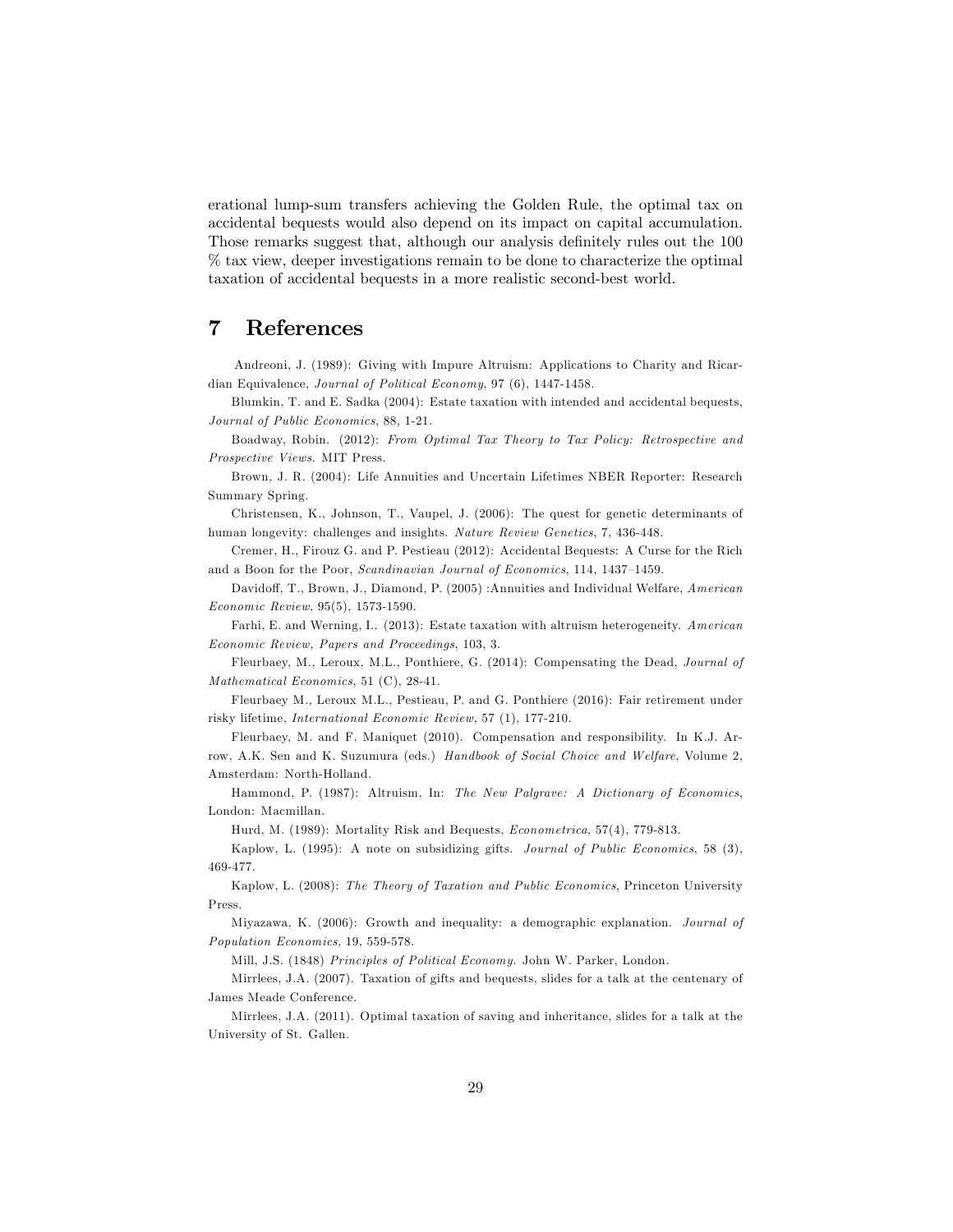Piketty, T. and E. Saez (2013): A theory of optimal inheritance taxation. Economet $rica, 81, 1851-1886.$ 

Yaari, M.E. (1965) Uncertain Lifetime, Life Insurance, and the Theory of the Consumer, Review of Economic Studies 32, 2, 137-150.

### 8 Appendix: Proof of Proposition 11

Suppose now that parents are interested in what they give to their children net of all government taxes and transfers. In addition to the egalitarian constraint,  $u(d)+v(b) = v(b+e)$  of the original problem (see beginning of Section 5.4.1), the social optimum now also includes an additional constraint,  $v(b) = v(b+e)$  which accounts for the fact that children would obtain the same amount of bequest independently of whether their parents die late or early. The combination of these two equations yields that necessarily at the optimum,  $e^* = 0$  and  $u(d) = 0$ so that  $d^* = \bar{c}$ . Hence, the social optimum can be rewritten in the following simplified way:

$$
\max_{c,b,k} c + u(\bar{d}) + v(b)
$$
  
s. to  $f(k) = c + b + \pi \bar{d} + k$ 

Rearranged FOCs are

$$
\begin{array}{rcl} v'(b^*) & = & 1 \\ f'(k^*) & = & 1 \end{array}
$$

Let us now consider the decentralization of this problem. Let us assume, for simplicity, that there is no life insurance  $(a = 0)$  and no annuitization  $(\alpha = 0)^{24}$ Let us suppose that savings (equivalently old-age consumption) are taxed at a rate  $\tau$ , accidental bequests at a rate  $\theta$  and that in case of late death of the parent, children are compensated through a lump sum transfer  $T.^{25}$ 

The problem of any agent therefore writes:<sup>26</sup>

$$
\max_{s,b} \qquad w - b - s + B + \pi \left[ u(s(1 - \tau)) + v(b + T) \right] + (1 - \pi)v(b + s(1 - \theta))
$$

where  $B$  is the amount received by children net of all government taxes and transfers and which is independent of whether their parents died early or late. FOCs for s and b are now:

1 = 
$$
\pi u'(s(1-\tau))(1-\tau) + (1-\pi)v'(b+s(1-\theta))(1-\theta)
$$
 (26)

$$
1 = \pi v'(b+T) + (1-\pi)v'(s(1-\theta) + b)
$$
\n(27)

<sup>24</sup> Introducing the possibility of annuitization and life insurance would not change the results. <sup>25</sup>Note that we could have as well assumed a lump sum tax on savings.

<sup>&</sup>lt;sup>26</sup>We can remove indexes  $i = E, L$  from this problem since at the decentralized problem we ensure that no inequality remains between children whose parents were long-lived or shortlived.